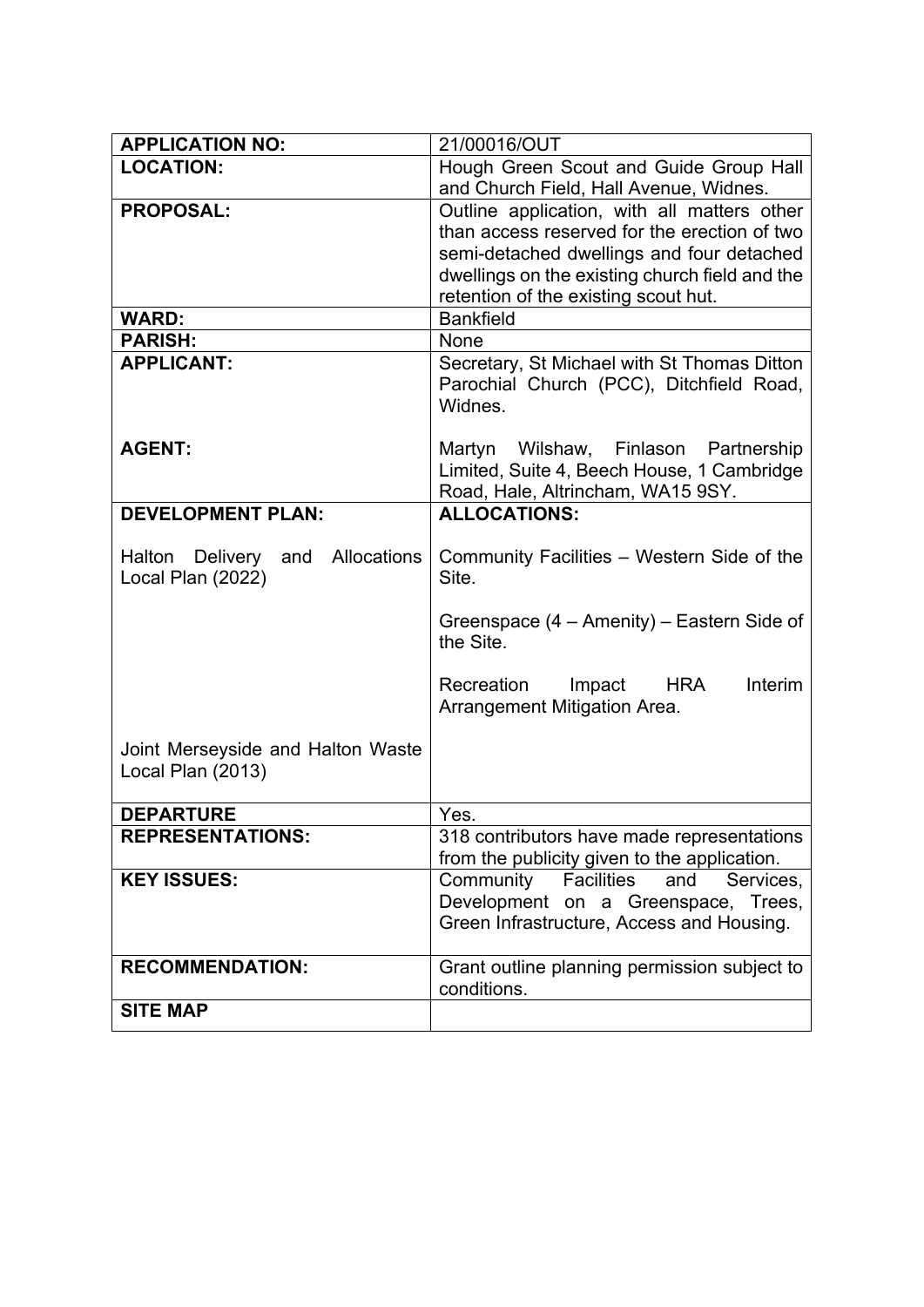

# **1. APPLICATION SITE**

### 1.1The Site

The site subject of the application is the Hough Green Scout and Guide Group Hall and Church Field located adjacent to Hall Avenue and Ditchfield Road in Widnes.

The site is located directly adjacent to residential uses on all sides. Other uses in the locality include St Michael's Church, the Church Hall, the Woodlands Bar and Grill, Schools, the Local Centre on Liverpool Road and Hough Green Park, which includes provision for Children & Young People.

The western side of the site which encompasses the Hough Green Scout and Guide Group Hall is designated as Community Facilities, whilst the eastern side of the site which is the church field is designated Greenspace (annotated with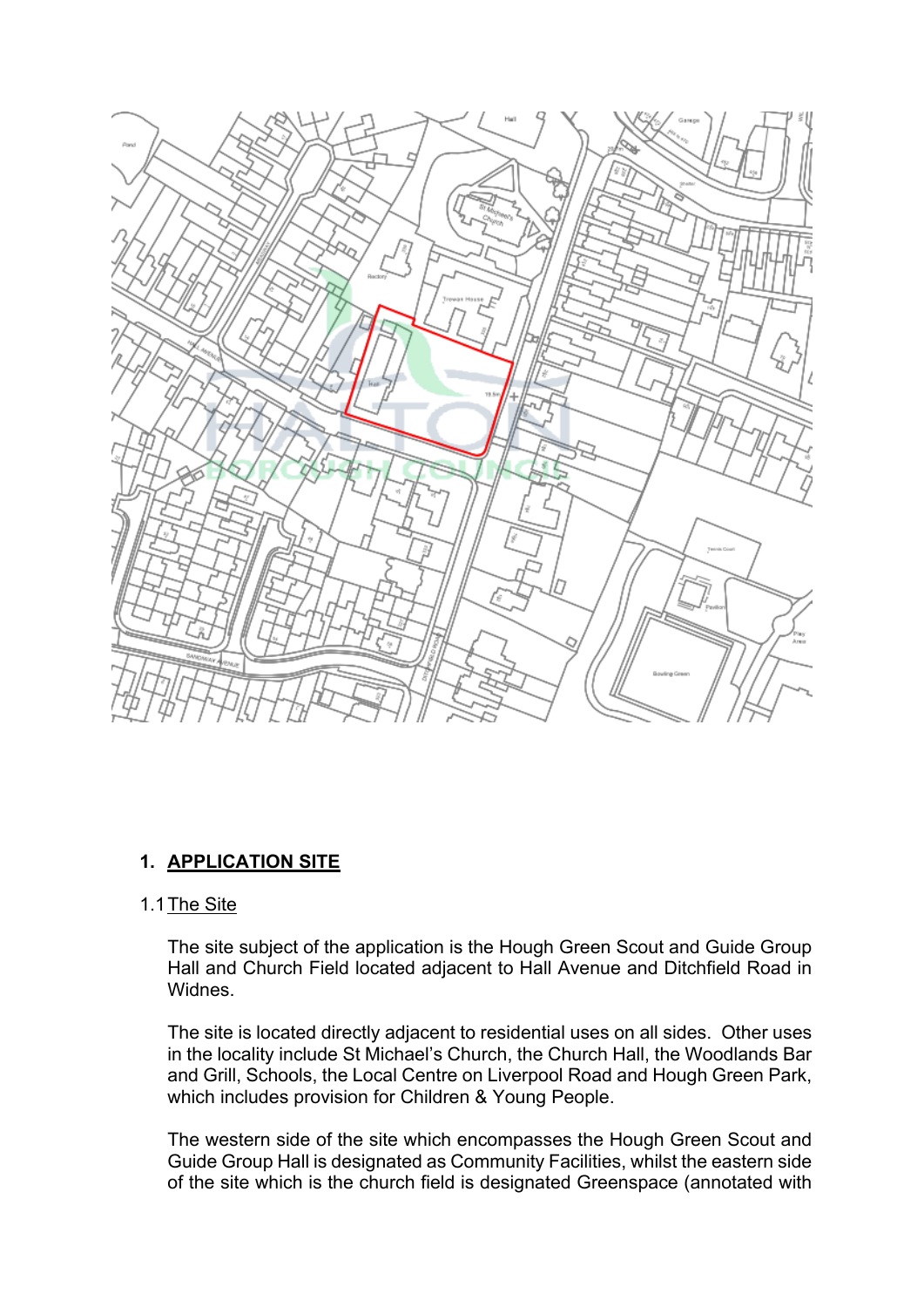the number 4 which links to its use as an Amenity Greenspace) on the Halton Delivery and Allocations Local Plan Policies Map. Members may note that the entire site was previously Primarily Residential Area on the previous plan (Halton Unitary Development Plan Proposals Map).

The site is located within Recreation Impact HRA Interim Arrangement Mitigation Area on the Halton Delivery and Allocations Local Plan Policies Map

The site has a number of protected trees along both the Hall Avenue and Ditchfield Road frontages. The trees in question are Groups G2 and G3 of TPO 063. Group 2 comprises of 9 Sycamore Trees adjacent to Ditchfield Road and Group 3 comprises of 7 Lime Trees and 1 Oak Tree.

### 1.2Planning History

The site has some planning history as set out below:

05/00347/FUL - Proposed erection of a replacement perimeter fence with 1800mm high exempla fencing – Granted 30/06/2005.

06/00052/FUL - Proposed erection of a 1.8m high perimeter fence – Granted 22/02/2006.

07/00671/FUL - Proposed single storey side extension to scout building – Granted 14/11/2007.

11/00435/TPO - Application for works to trees; crown lift to sycamores, oaks and limes; general maintenance to all trees – Granted 09/01/2012.

## **2. THE APPLICATION**

### 2.1The Proposal

This is an outline application, with all matters other than access reserved for the erection of two semi-detached dwellings and four detached dwellings on the existing church field and the retention of the existing scout hut.

Members will note that the description of development was previously described as follows:

*Outline application, with all matters other than access reserved, for demolition of existing hall and erection of eight semi-detached dwellings and two detached dwellings.*

The applicant has chosen to amend the proposal to ensure the retention of the community facility that is the Hough Green Scout and Guide Group Hall following observations made by Officers.

### 2.2Documentation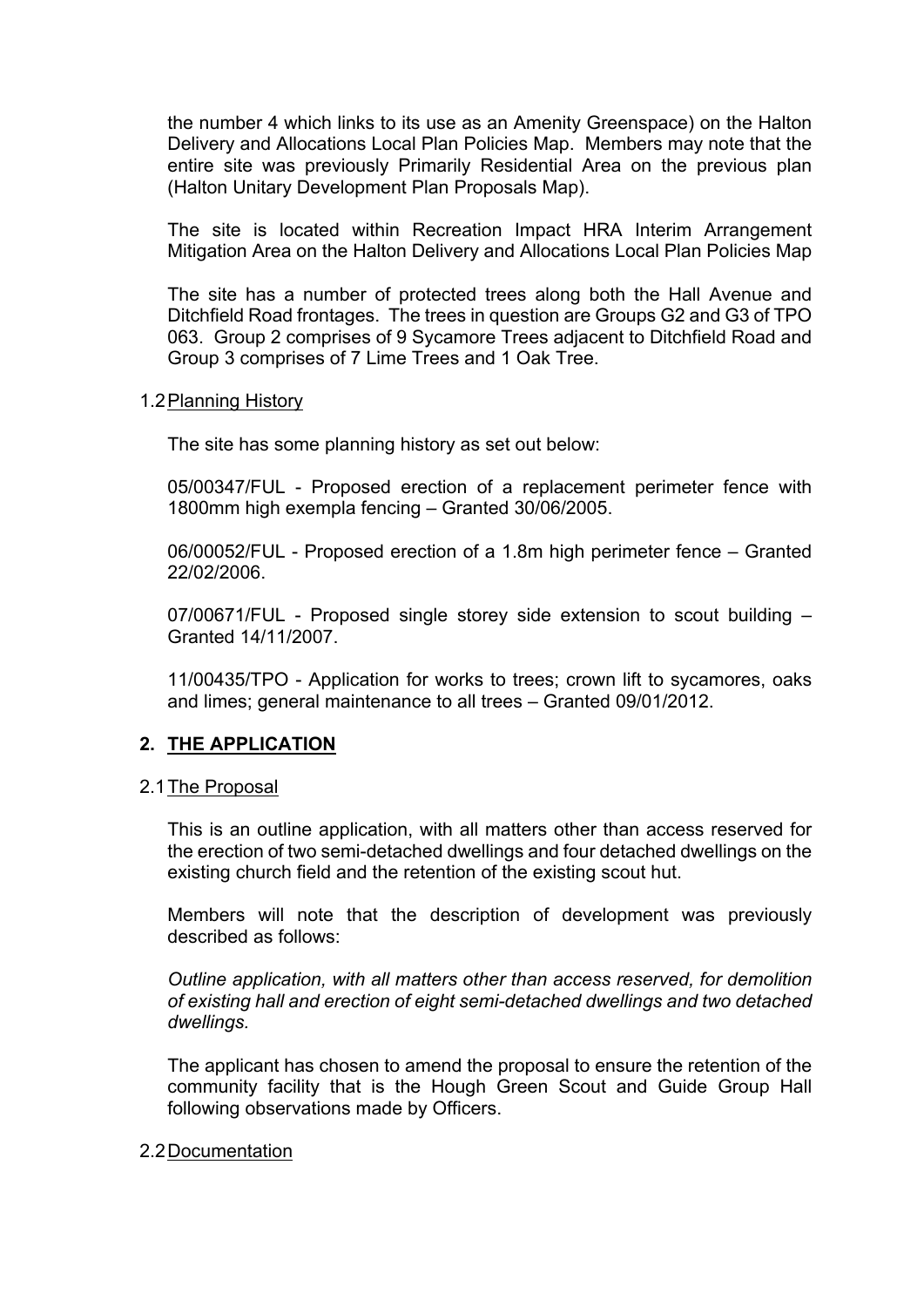The application is accompanied by the associated plans in addition to a Planning, Design and Access Statement, Response to Pre-Application Advice in Support of Outline Planning Application, Ecological Scoping Survey, Arboricultural Health Assessment, Arboricultural Method Statement, Arboricultural Implications Assessment and a Phase 1 Ground Investigation Report.

# **3. POLICY CONTEXT**

Members are reminded that planning law requires for development proposals to be determined in accordance with the development plan, unless material considerations indicate otherwise.

# **THE DEVELOPMENT PLAN**

3.1Halton Delivery and Allocations Local Plan (2022)

The following policies contained within the Halton Delivery and Allocations Local Plan are of relevance:

- CS(R)1 Halton's Spatial Strategy:
- CS(R)3 Housing Supply and Locational Priorities;
- CS(R)15 Sustainable Transport;
- CS(R)18 High Quality Design;
- CS(R)19 Sustainable Development and Climate Change;
- CS(R)20 Natural and Historic Environment;
- CS(R)21 Green Infrastructure;
- CS23 Managing Pollution and Risk;
- C1 Transport Network and Accessibility;
- C2 Parking Standards:
- HC5 Community Facilities and Services;
- HE1 Natural Environment and Nature Conservation;
- HE4 Greenspace and Green Infrastructure;
- HE5 Trees and Landscaping;
- HE8 Land Contamination;
- HE9 Water Management and Flood Risk;
- GR1 Design of Development;
- GR2 Amenity

## 3.2Joint Merseyside and Halton Waste Local Plan (2013)

The following policies, contained within the Joint Merseyside and Halton Waste Local Plan are of relevance:

- WM8 Waste Prevention and Resource Management;
- WM9 Sustainable Waste Management Design and Layout for New Development.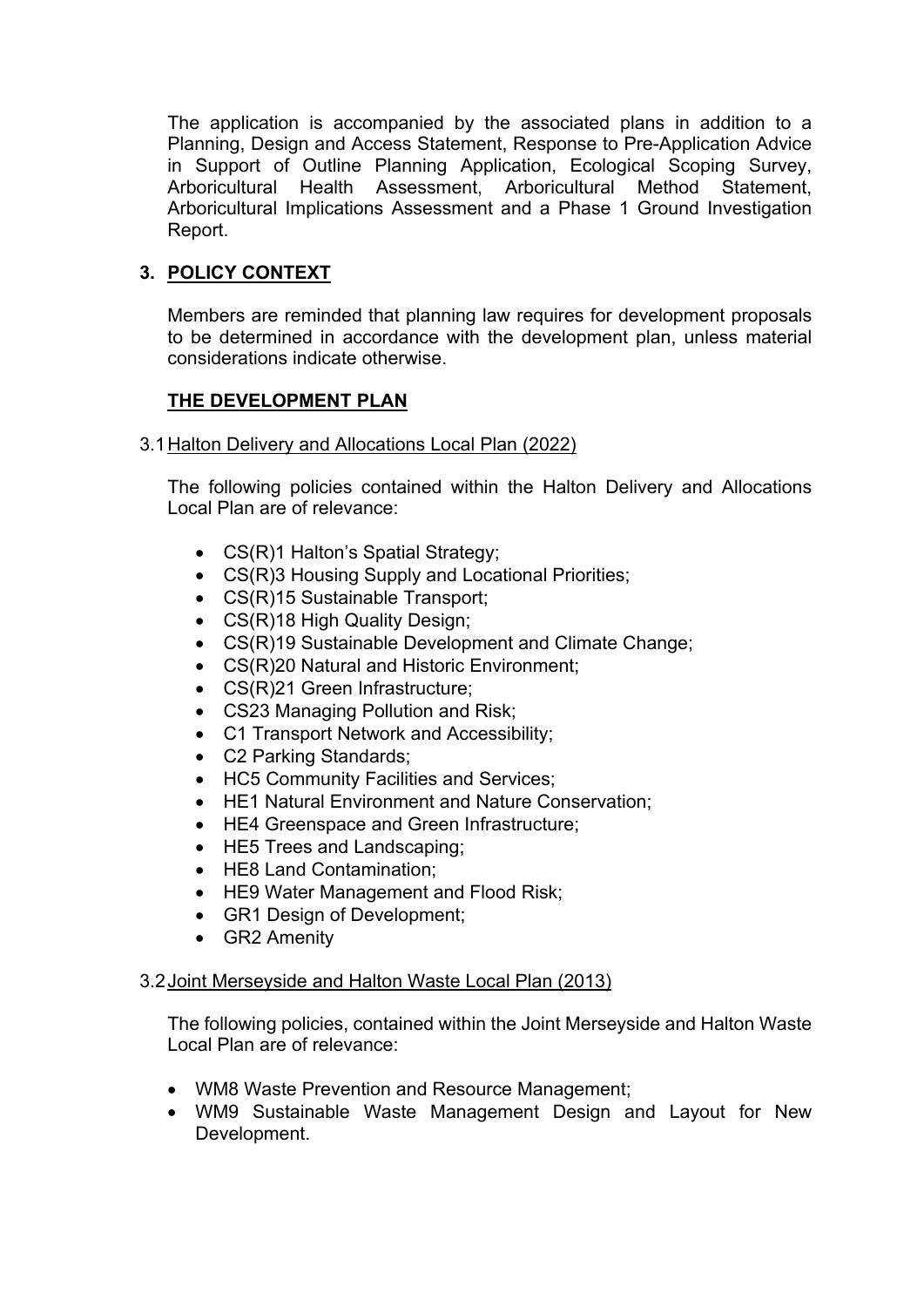# **Supplementary Planning Documents (SPD)**

Design of Residential Development SPD

# **MATERIAL CONSIDERATIONS**

Below are material considerations relevant to the determination of this planning application.

### 3.3National Planning Policy Framework

The National Planning Policy Framework (NPPF) was published in July 2021 to set out the Government's planning policies for England and how these should be applied.

### 3.4Equality Duty

Section 149 of the Equality Act 2010 created the public sector equality duty.

Section 149 states:-

- (1) A public authority must, in the exercise of its functions, have due regard to the need to:
	- a) eliminate discrimination, harassment, victimisation and any other conduct that is prohibited by or under this Act;
	- b) advance equality of opportunity between persons who share a relevant protected characteristic and persons who do not share it;
	- c) foster good relations between persons who share a relevant protected characteristic and persons who do not share it.

Officers have taken this into account and given due regard to this statutory duty, and the matters specified in Section 149 of the Equality Act 2010 in the determination of this application.

There are no known equality implications arising directly from this development that justify the refusal of planning permission.

### 3.5Other Considerations

The application has been considered having regard to Article 1 of the First Protocol of the Human Rights Act 1998, which sets out a persons rights to the peaceful enjoyment of property and Article 8 of the Convention of the same Act which sets out his/her rights in respect for private and family life and for the home. Officers consider that the proposed development would not be contrary to the provisions of the above Articles in respect of the human rights of surrounding residents/occupiers.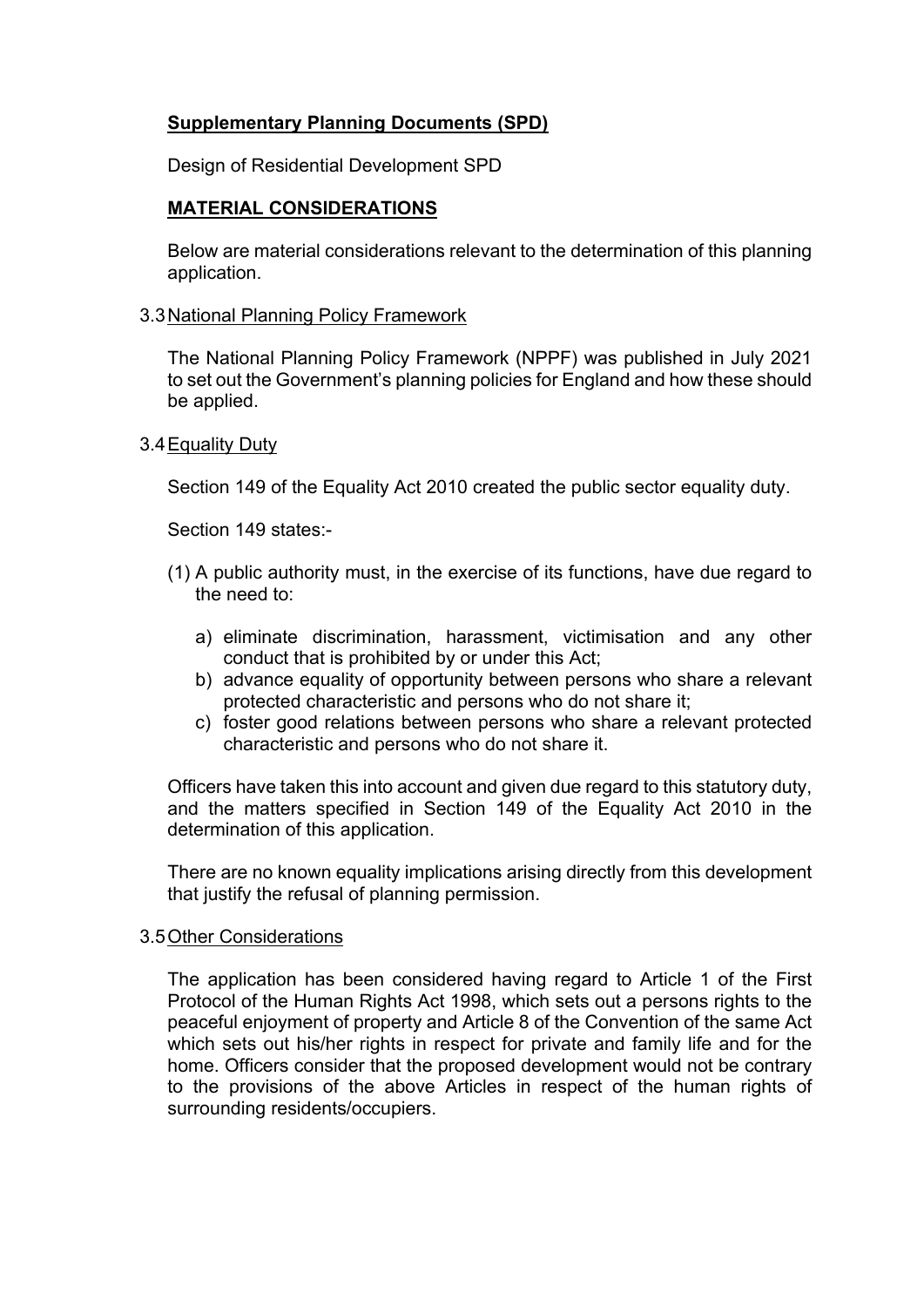# **4. CONSULTATIONS SUMMARY – FULL RESPONSES CAN BE LOCATED AT APPENDIX 1.**

# 4.1Highways and Transportation Development Control

No objection to the proposed development subject to conditions.

## 4.2Lead Local Flood Authority

No objection to the proposed development subject to a condition.

## 4.3Contaminated Land Officer

No objection to the proposed development subject to a condition.

4.4Open Spaces

Observations made in respect of impact on protected trees, which would inform site layout.

4.5Merseyside Environmental Advisory Service – Ecology and Waste Advisor

No objection to the proposed development subject to conditions.

4.6Natural England

No objection to the proposed development.

4.7United Utilities

No objection to the proposed development subject to conditions.

# **5. REPRESENTATIONS**

- 5.1The application was originally publicised by forty-eight neighbour notification letters sent on 14<sup>th</sup> January 2021, three site notices posted in the vicinity of the site on 14<sup>th</sup> January 2021 and a press advert in the Widnes and Runcorn Weekly News on 21<sup>st</sup> January 2021.
- 5.2Following the receipt of amended plans and an amended description of development, further publicity in the form of two hundred and thirty neighbour notification letters sent on 1<sup>st</sup> November 2021 and three site notices posted in the vicinity of the site on 4<sup>th</sup> November 2021.
- 5.3Representations from three hundred and eighteen contributors have been received from the publicity given to the application. Seventy-four are noted as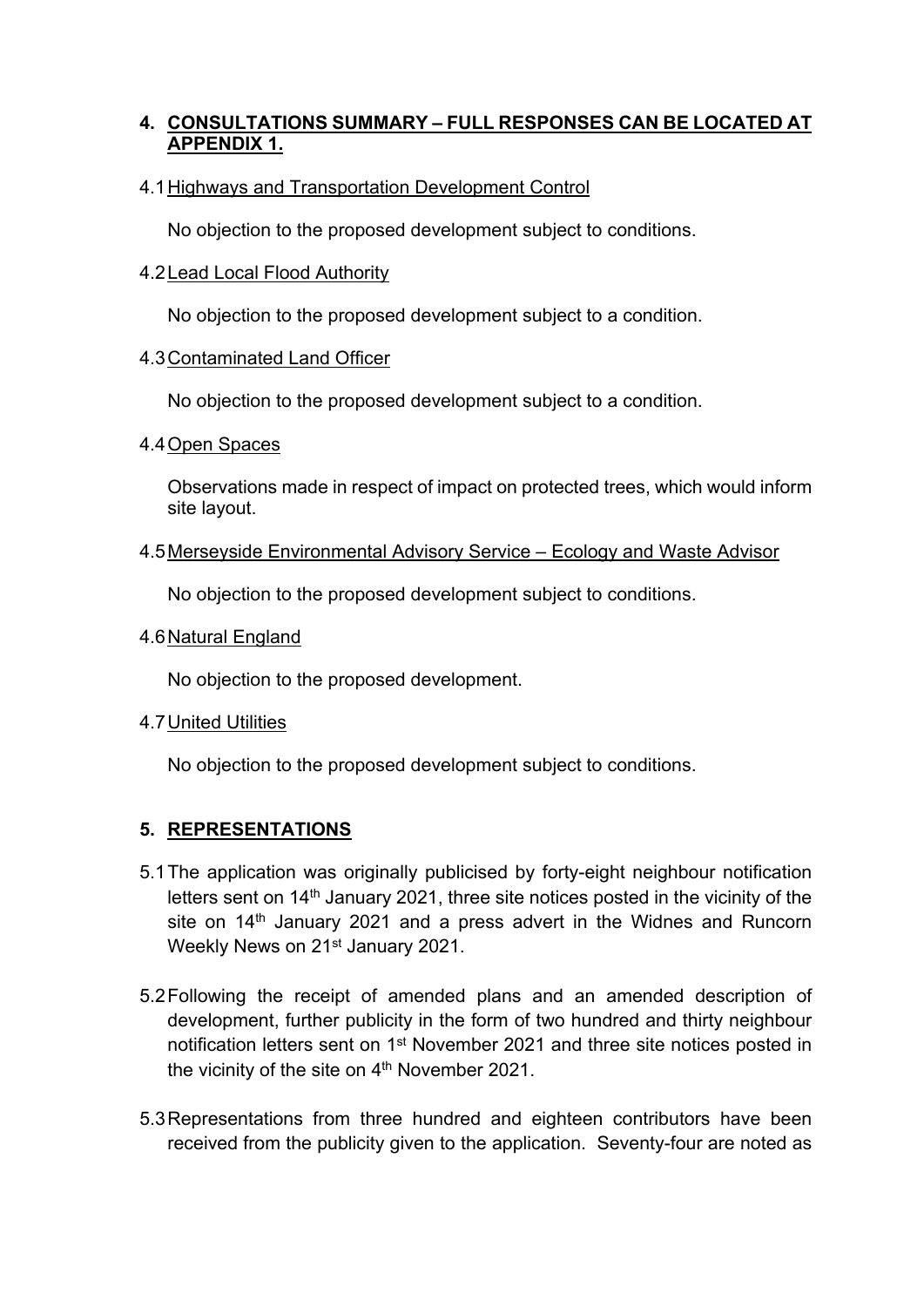being in support of the development and two hundred and forty-four are noted as being in objection. A summary of the issues raises are below:

# GROUNDS OF SUPPORT

- Proposal supported as long as the trees are not affected;
- Sale of the land for housing needed to support the church which is at the heart of the community;
- A negative impact on the church would result without development and could result in its closure;
- The loss of the church would be significant for the community;
- The sale of the land for housing would help fund a new centre to benefit all;
- The church does wonderful work in the community;
- The church has compromised to ensure that both parties can serve the community well;
- Development takes account of resident's concerns regarding access and parking;
- Current building is an eyesore;
- The field is an asset bought by the church in 1920's. The asset now needs to be utilised to ensure the church's survival;
- It is a church asset not a community asset and is not publicly accessible;
- The Scout and Guide groups do not have a valid lease and have not engaged in the process;
- The Scout and Guide groups cannot use the church field;
- The Scout and Guide groups have previously requested for everything to stay the same which unfortunately is not sustainable;
- The Church of England may have assets worth £8.3 billion, however St Michaels with St Thomas still need to pay the Diocese its Parish Share.
- Hough Green Park is less than 100m from the church field;
- There is a need for affordable housing in the area:
- The Council would receive Council Tax from the new properties.

# GROUNDS OF OBJECTION

- Loss of a key now formally designated greenspace;
- Loss of a green infrastructure asset and consequential loss of residential and visual amenity, environmental quality and associated impacts with regard to health and well-being;
- There are Tree Preservation Orders on the site;
- Root systems would be damaged;
- Impact on flora and fauna;
- Impact on services such as drains along with future flooding concerns;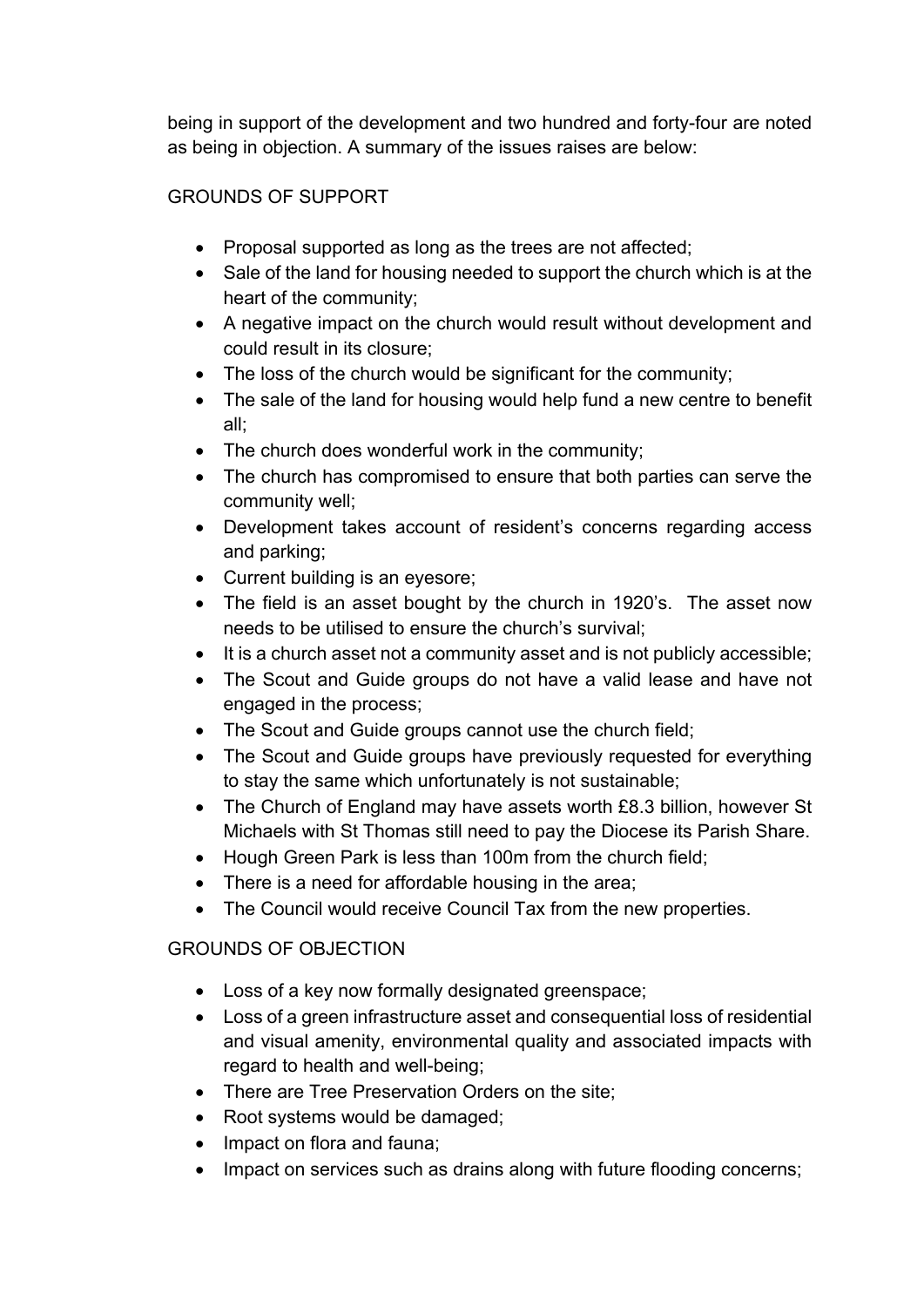- Extra traffic resulting in parking and access issues;
- Too much development being proposed which does not respect the locality. If development were to be permitted, it should be for a low density well designed scheme;
- Negative impacts on streetscenes;
- Impact on adjacent care home in terms of light and privacy;
- Disturbance to existing residents during the construction period;
- Both the building and the field are community assets;
- A purpose built Scout Hut is necessary. Church or School Halls cannot compare;
- The Scout Hut is required even more post COVID-19.
- The Scout Hut is an Asset of Community Value;
- The Scout Hut is required and should not be demolished for the church's profits;
- The loss of the Scout Hut would be a severe blow to the health of children in the town;
- The building is used by more groups than just the Scouts and Guides;
- The field is also used for play schemes and fund raising events;
- The field next to the Scout Hut is needed for Scouting outdoor activities;
- No requirement for additional houses;
- The houses will not be affordable;
- This is not a housing site;
- Should build on brownfield sites;
- Impact on the availability of school places;
- Certificate B should have been signed as the application is not made by the registered landowner.
- Is the site referred to as a church field on any local maps or Ordnance Survey maps?
- The Church of England do not need the money as they are worth a reported £8.3bn.
- There remains no certainty over the future of the Scout Hut despite the building's retention of the indicative layout plan;
- Should this application be approved, the entire site would benefit from outline planning permission for housing and would put the community facility at risk.
- 5.4The following representations have been received from Ward Members:

Cllr Marie Wright - I would like to register my objections to the above application on the grounds of issues around parking, access to the site, traffic is horrendous as it is at the top of Ditchfield Road, poor drainage of the land, the loss of a valuable open space.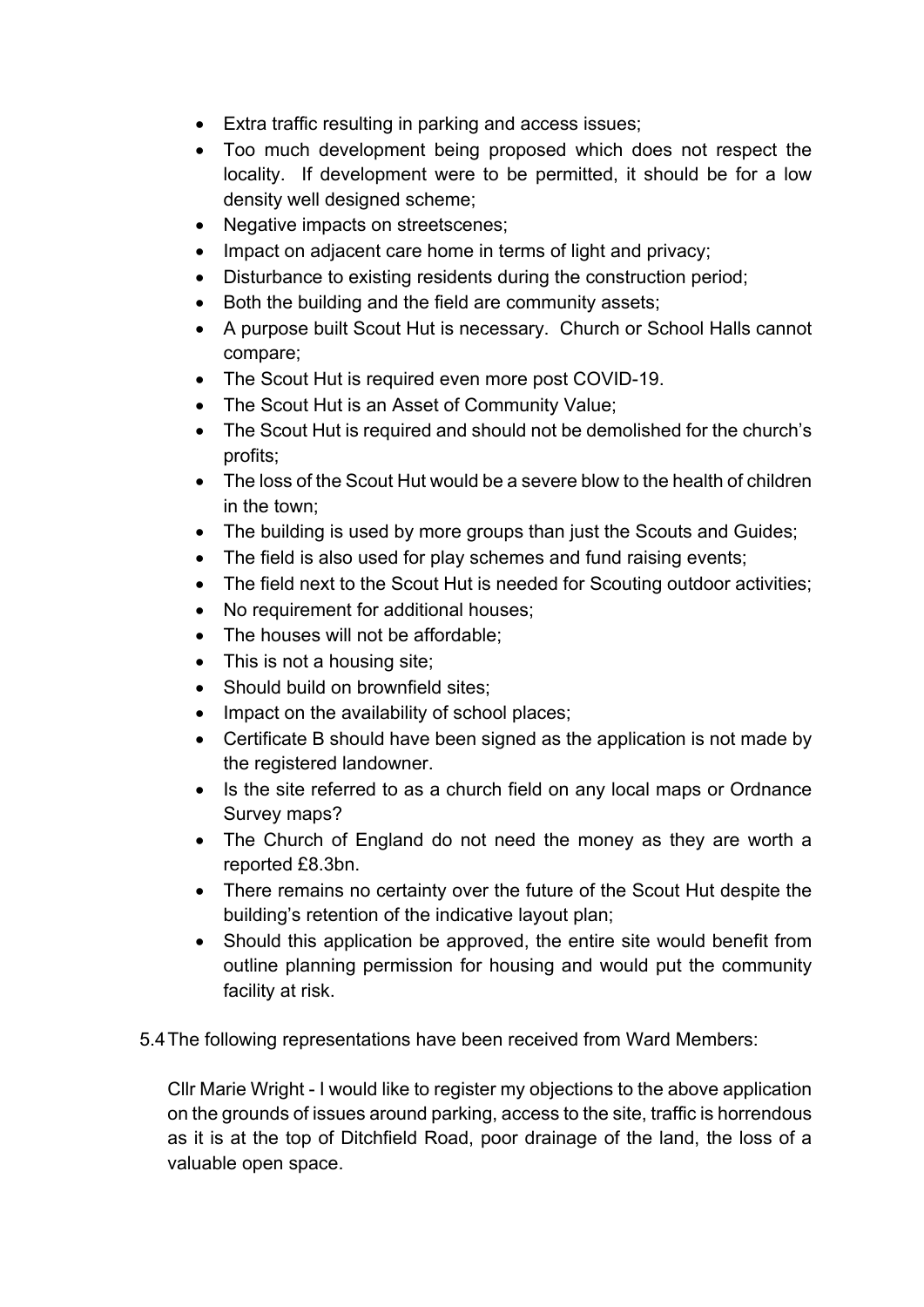Cllr Bob Gilligan - I would to object to this application on the grounds that this plot of land has housed the Hough Green scout group for many years providing young people of the area with healthy outgoing activities and helping them to develop into good citizens of the Borough a precious amenity which once lost will never be replaced.

Cllr Eddie Dourley - I would like to formally register my objection to the proposed development at the Hough Green Scouts & Guides facility on Ditchfield Road, Widnes (21/00016/OUT).

Cllr Tony McDermott - I wish to register my objection to this outline application on the grounds of loss of amenity to the community and to the Scouting community in particular.

Cllr Laura Bevan - Thank you for this just looking at the plans now, to confirm is this a revision from an original application for 10 dwellings to six? Also on the assessment of flood risk section 11 it doesn't reference Soakaway but is but is labelled for use on the plans?

As I was not a councillor when original application was put in just want to make, sure I am understanding the amendments correctly.

# **6. ASSESSMENT**

# 6.1Retention and Enhancement of Existing Community Facilities

Policy HC5 of the Halton Delivery and Allocations Local Plan is of particular relevance.

The western side of the site which encompasses the Hough Green Scout and Guide Group Hall is designated as Community Facilities and Services on the Halton Delivery and Allocations Local Plan Policies Map. This particular site provides youth facilities to Widnes.

Policy HC5 makes clear that the Council will support the retention and enhancement of existing Community Facilities such as this. Members will note that the original proposal for the site involved the demolition of the Hough Green Scout and Guide Group Hall. Officers made clear the protection afforded to Community Facilities and the applicant chose to amend the proposal to ensure the retention of the Hough Green Scout and Guide Group Hall. The positive things that the Scouts, Guides and other groups do for young people as set out in the representations received are acknowledged.

Some of the representations received state that the use of the building requires the adjacent field for outdoor activities and therefore form part of the Community Facility being protected here. It is noted that whilst it may be desirable for the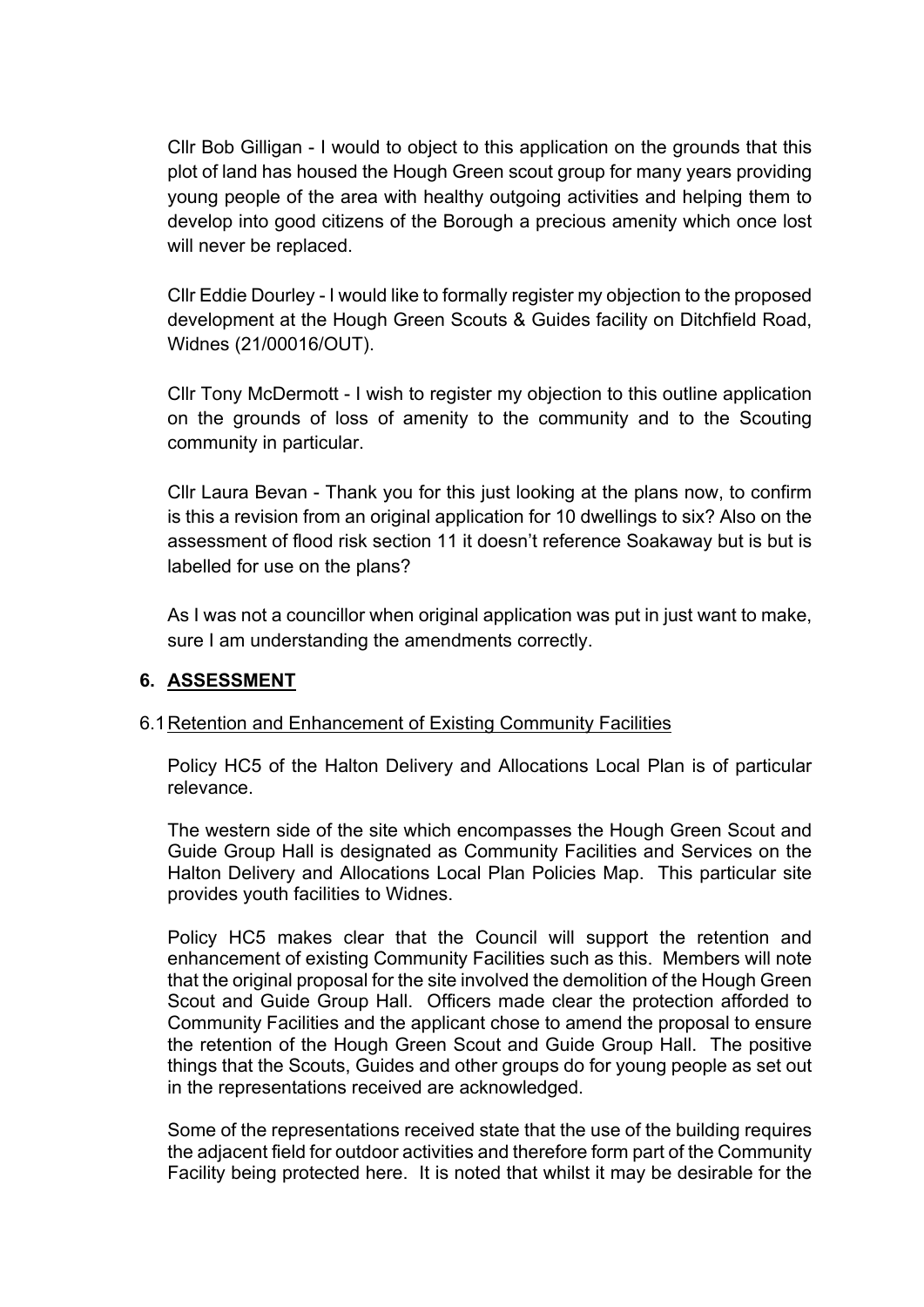Scouts and Guides to have space for outdoor activities, the Community Facilities and Services designation only encompasses the area of the building rather the entire application site. The remainder of the site is designated Greenspace and the proposal's policy compliance in this respect is to be considered below.

By virtue of the fact that the proposal now explicitly states the retention of the existing scout hut within the description and the indicative plan accompanying this outline planning application shows this, it is considered that proposal is compliant with Policy HC5 of the Halton Delivery and Allocations Local Plan.

Members will note that the adjacent St Michael with St Thomas Church and the associated Church Hall are also designated as Community Facilities and Services on the Halton Delivery and Allocations Local Plan Policies Map.

The applicant states in their Planning, Design and Access Statement that if the church does not sell this land with Planning Permission, the church will likely be forced to close, which in turn means the closure of the Scout and Guide premises and the Hough Green Social Centre. The land would then be sold off by the Diocese.

The applicant has previously indicated that any funds received for this land would be used to invest locally in the much-needed facilities in the form of a community hub.

No further details are provided in this regard, however Members should note that the retention of the Scout and Guide Group Hall on this site ensures planning policy compliance as set out earlier without the need for any further compensatory provision.

Whilst investment by the church into enhanced facilities would be welcomed, this cannot be secured by this application, as there is no policy requirement in this instance. A number of representations have been received stating the wonderful work in the community that the church does and that its closure would be significant for the community and that the sale of the land for housing needed to support the church which is at the heart of the community. Representations also make clear that the church has amended its proposals to ensure that both parties can serve the community well.

### 6.2Development on a Greenspace

Policy HE4 of the Halton Delivery and Allocations Local Plan is relevant.

The eastern side of the site which is the church field is designated Greenspace (annotated with the number 4 which links to its use as an Amenity Greenspace) on the Halton Delivery and Allocations Local Plan Policies Map. The text accompanying Policy HE4 is clear that the amenity value of Greenspace is recognised as being wide ranging. Even where greenspaces are not publicly accessible, many of them are recognised as having an important visual, wildlife or structural role to play.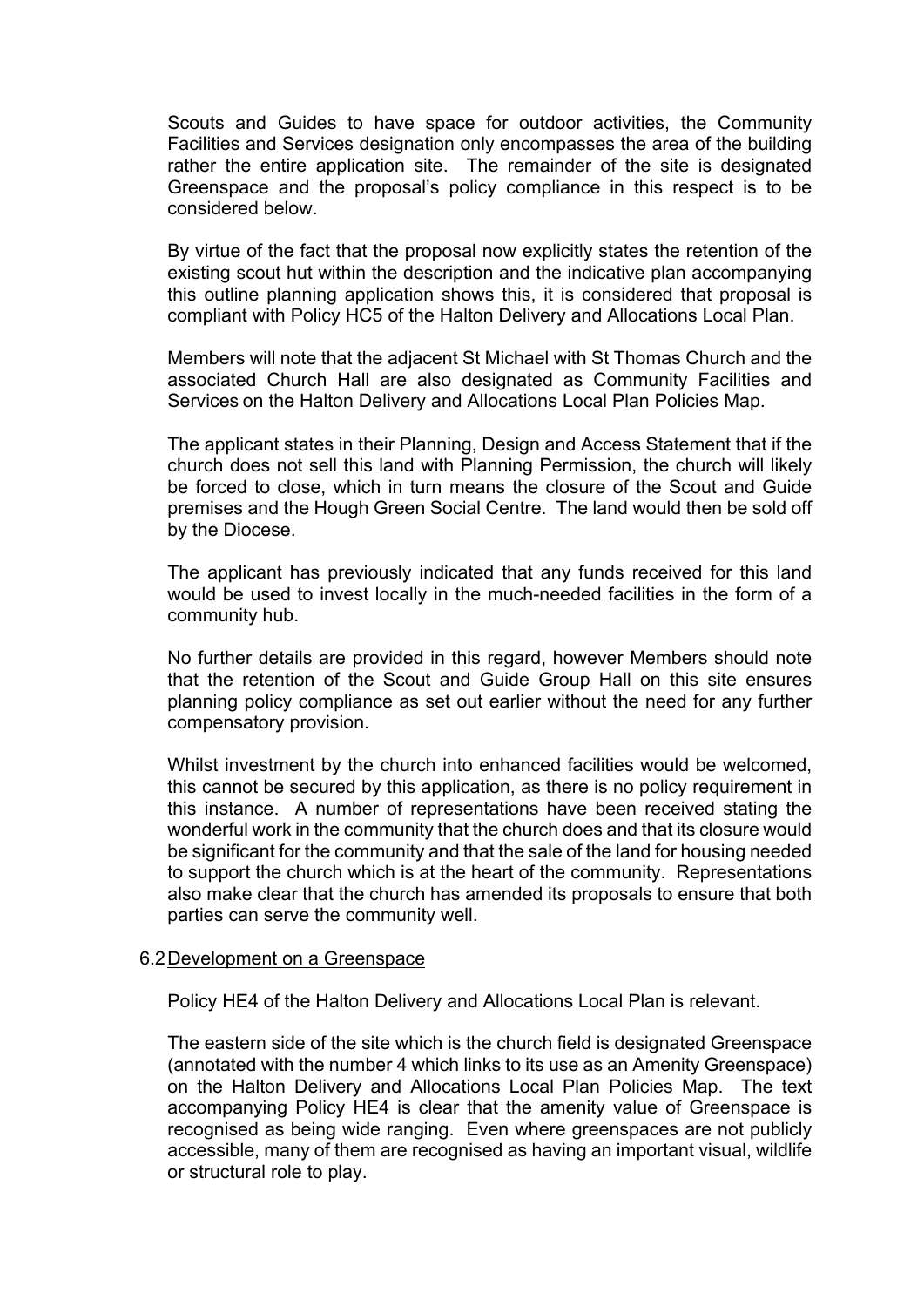Members will note that the application was submitted in 2021 when the previous Development Plan was in place. The previous designation of Primarily Residential Area has now changed to part Community Facilities and Services and part Greenspace by the adoption of the Halton Delivery and Allocations Local Plan on Wednesday  $2<sup>nd</sup>$  March 2022. The application needs to be determined in accordance with the current Development Plan unless material considerations indicate otherwise.

The proposal would result in the loss of this Greenspace (A Green Infrastructure Asset) if permission were granted for residential development on this parcel of land. Policy HE4 sets out a criteria where development will be permitted where a loss of an existing green infrastructure asset results.

This Greenspace is identified as being an Amenity Greenspace which notes its use as an informal recreation space / greenspace in and around housing. In this case, the land is privately owned by the church and has been used as an informal recreation space albeit infrequently. It is understood that the Scouts and Guides lease of the Hall (which has now expired) never included the field adjacent to the building, however has been used infrequently over the years.

It is accepted that the protected trees and the field beyond do have a visual amenity value to this locality. The retention of the protected trees would protect the wildlife interest and no objection has been raised by the Council's Ecological Advisor. This site does not directly link to other Greenspaces so it is not considered to have a structural role to play.

Some representations make reference to the positive impacts that the site has with regard to health and well-being. The visual amenity value of the site is again acknowledged as well as its infrequent use by various groups over the years, however this in itself is not considered a reason on which a refusal could be sustained.

As part of the evidence base for the recently adopted Halton Delivery and Allocations Local Plan, a Halton Open Spaces Study 2020 Quantitative Update was undertaken. This noted that in this particular neighbourhood (encompassing the former wards of Broadheath, Ditton, Hale and Hough Green) there was a surplus of Amenity Greenspace of around 15ha. The same was the case when considering Amenity Greenspace on both a town basis and on a borough basis (over 100ha). This proposal would result in the loss of amenity greenspace amounting to approximately 0.2ha. Based on the significant surplus of Amenity Greenspace in the Borough, the limited usage of this private site and the retention of the protected trees which contribute significantly to the visual amenity value of the site (considered further at section 6.4), it is considered that the proposed development meets criteria i.

The proposal does not meet criteria ii as it would not provide equivalent or better provision in terms of quality and quantity, and in a suitable location to meet the needs of users of the existing Green Infrastructure asset, however there is only a policy requirement to meet either criteria i or criteria ii.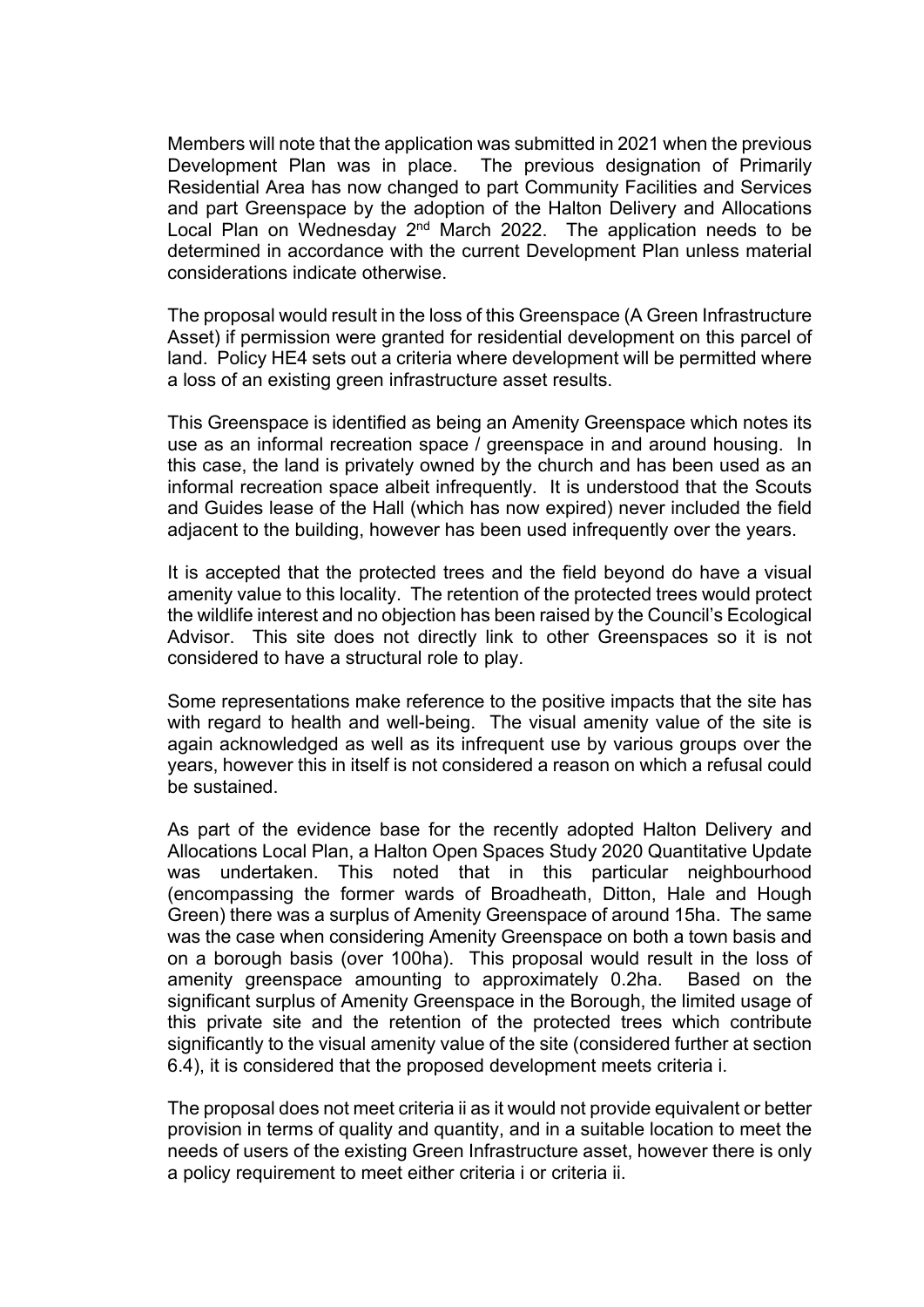It is considered that the loss of a Green Infrastructure asset under criteria i would not detract from the Borough's ability to divert recreational pressure away from sensitive European designated sites and would not result in an effective increase in recreational pressure within the European designated site. It is noted that the proposed development is small in scale and that both the Council's Ecological Advisor and Natural England do not object to the proposed development. The proposal therefore meets criteria iii.

The proposed development is considered compliant with the provisions of Policy HE4 of the Halton Delivery and Allocations Local Plan.

### 6.3Green Infrastructure

As Amenity Greenspace, the site subject of the application represents Green Infrastructure provision as defined by the definitions in the justifications to both Policy CS(R)21 and Policy HE4 of the Halton Delivery and Allocations Local Plan.

The consideration of compliance with Policy HE4 is set out in section 6.2.

In respect of Policy CS(R)21, it states that the loss of green infrastructure where there are identified deficiencies in provision will be resisted. Noting the surplus of Amenity Greenspace in this locality and on a borough wide basis, it is not considered that a refusal on the grounds of loss of green infrastructure can be sustained.

The proposal is considered to accord with the provisions of Policy CS(R)21 of the Halton Delivery and Allocations Local Plan.

### 6.4Impact on Trees

As noted in the site description, there are a number of protected trees along both the Hall Avenue and Ditchfield Road frontages. The trees in question are Groups G2 and G3 of TPO 063.

Noting the importance of the protected trees, the applicant has shown the access position where there is largest gap in between trees, which corresponds with an existing field access.

Noting that this is an outline application with all matters other than access, the only element which would be fixed should the application be granted is all routes to and within the site, as well as the way they link up to other roads and pathways outside the site. The positions of the dwellings would be subject to a reserved matters application at which layout is being considered.

The comments of the Open Spaces Officer are noted and the applicant has made alterations to their indicative layout for the proposal in order to show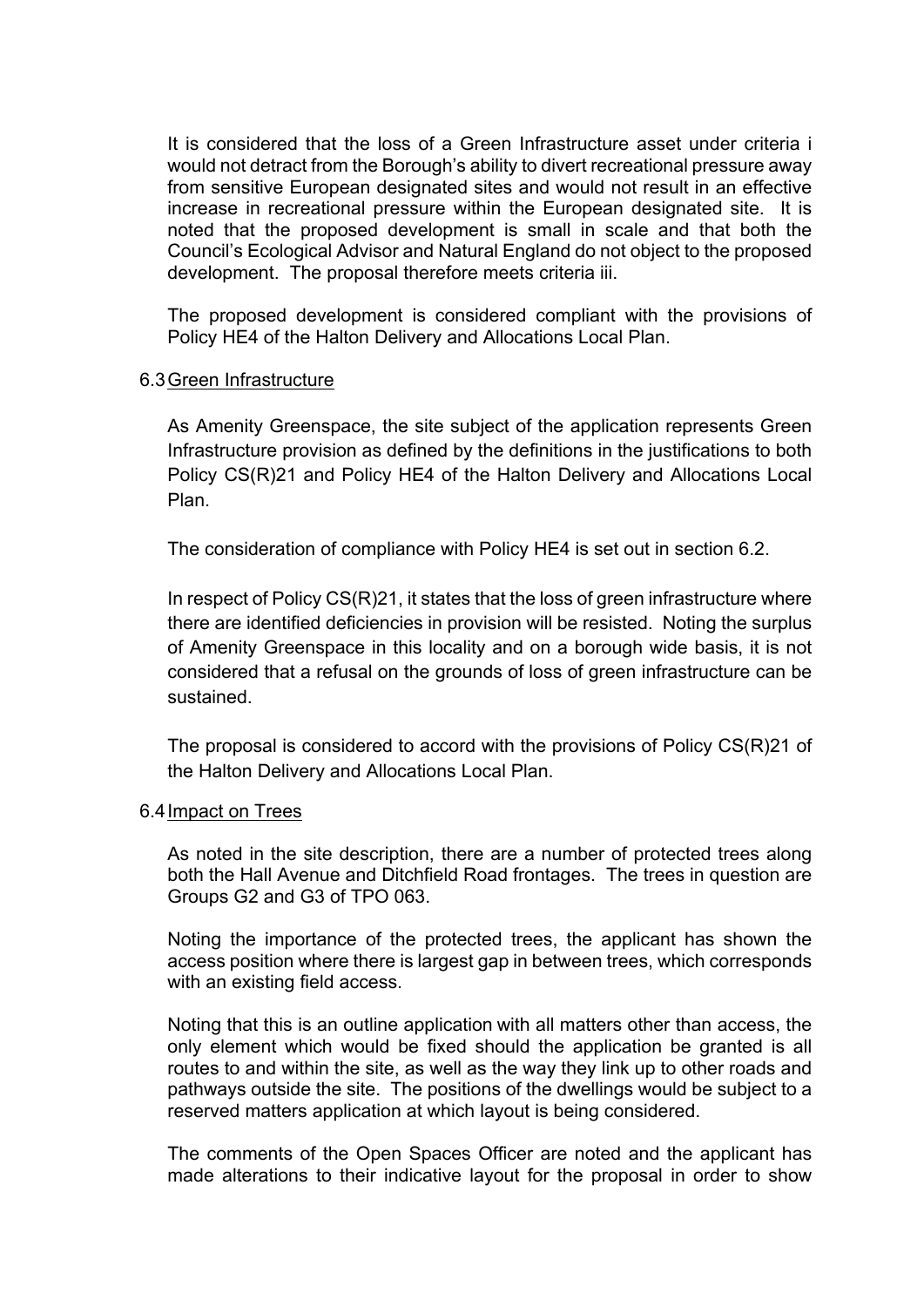further consideration of the relationship with protected trees including the incursion of root protection areas.

Technical solutions exist to ensure the appropriate retention and protection of the protected trees through further submissions, which would be made at the reserved matters and by condition.

It is considered that compliance with Policy HE5 of the Halton Delivery and Allocations Local Plan can be achieved.

### 6.5Housing

Policy CS(R)1 'Halton's Spatial Strategy' of the Halton Delivery and Allocations Local Plan states that to achieve the Vision for Halton to 2037, new development should deliver: at least 8,050 (net) additional dwellings (2014- 2037).

Policy CS(R)3 'Housing Supply and Locational Priorities' of the Halton Delivery and Allocations Local Plan states that new homes will be delivered from a variety of sources including housing allocations. The policy also refers to windfall sites as being a source of which this would be one if planning permission were to be granted.

This site is not a housing allocation, however this does not automatically make it unacceptable for housing development. The proposal must be considered on its merits.

The site is located in the urban area and is accessible to the range of facilities and services as set out in the site description at section 1.1.

There is no requirement for the mix of new property types delivered to contribute to addressing identified needs as quantified in the most up to date Strategic Housing Market Assessment in this instance based on the amount of development proposed.

There is also no affordable housing requirement based on the amount of development proposed. This does not mean that there is not a need for affordable housing in the area, just that there is no policy requirement for this proposal to provide a certain level of provision.

There is no policy requirement for new Greenspace provision for the proposed Residential Development as Policy RD4 only requires this for residential developments of 10 or more dwellings.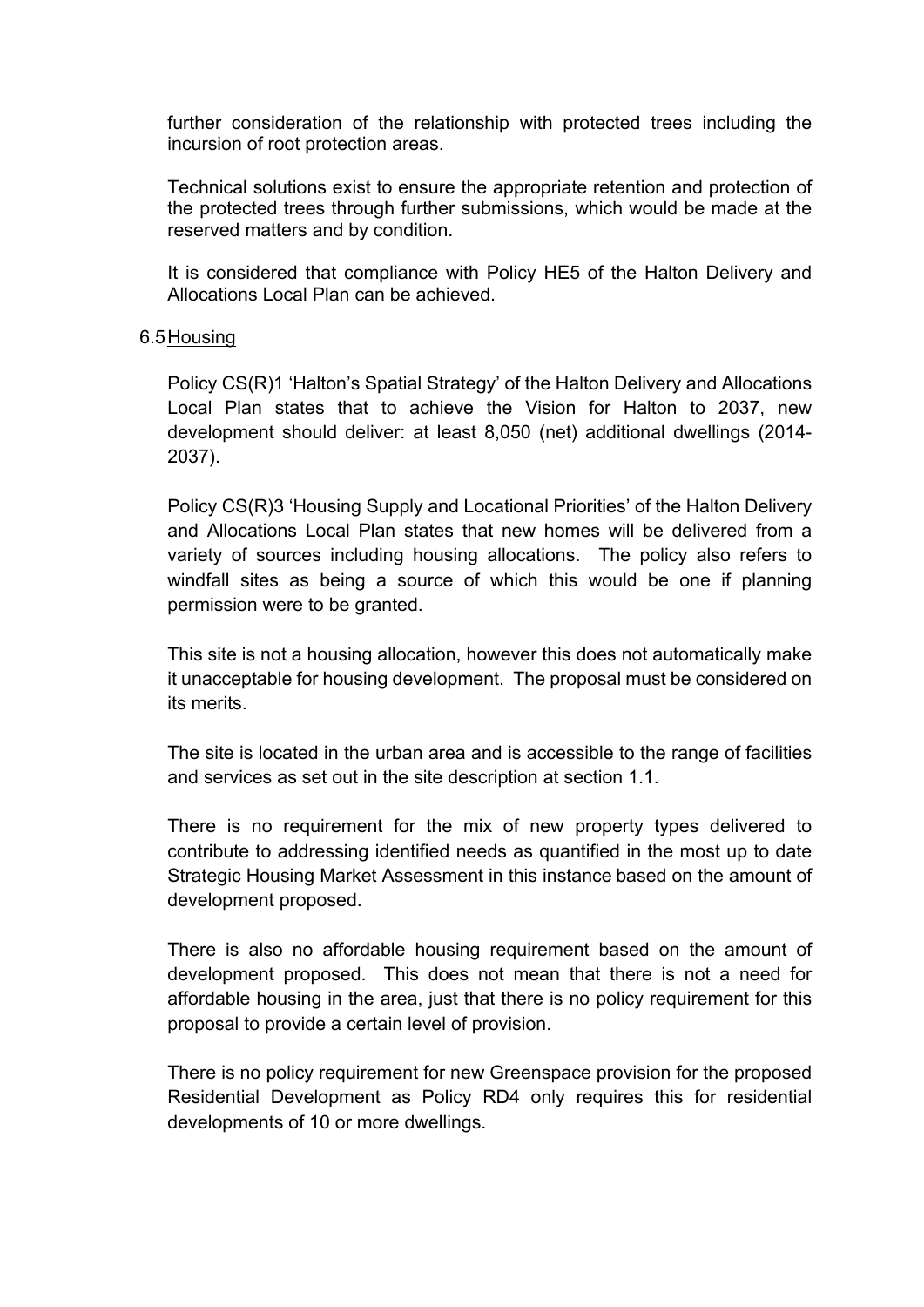Based on the key consideration of both Community Facilities/Services and Greenspace as set out above being found to be acceptable, it is considered that housing on the site would contribute towards the Borough's requirements in accordance with Policies CS(R)1 and CS(R)3 of the Halton Delivery and Allocations Local Plan.

### 6.6Highways, Transportation and Accessibility

As stated previously, this application needs to be assessed in terms of access which includes all routes to and within the site, as well as the way they link up to other roads and pathways outside the site.

The Highway Officer notes that the general carriageway width considered acceptable is 5.5m, however a 4.8m carriageway with separate 1.8m footways may be provided for minor roads. The proposed access arrangements provide these widths along with appropriate visibility at the junction with Hall Avenue.

The proposed parking is accommodated by courtyard arrangement. The level of provision shown (12 spaces) is in line with the Council's requirement (set out in Appendix E of the Halton Delivery and Allocations Local Plan) for dwellings up to 3 bedrooms. The submitted application provides for parking bays which are acceptable in terms of sizing and reversing space. It is considered that a suitable bin collection scheme can be achieved for the proposed development and be secured by condition.

The Highway Officer notes that the proposed parking arrangement are not desirable in terms of their relationship to the proposed dwellings and the level of overlooking offered. By virtue of the requirement to have active frontages to both Hall Avenue and Ditchfield Road and the constraints with gaining access to the site as a result of the protected trees and the bus stop on Ditchfield Road, the proposed parking arrangement is considered an acceptable parking solution in this instance. It is expected that a reserved matters application dealing with layout, landscaping and appearance demonstrate that the courtyard is a well-designed functional space.

The Highway Officer has noted that no detail is provided for cycle parking, however this can be achieved within the curtilage of each dwelling and secured by condition.

Noting the requirement for development to make provision for ultra-low emission vehicles, it is considered reasonable to secure such provision by condition.

Based on the above, the proposed development is considered to be acceptable in terms of access in compliance with Policies CS(R)15, C1 and C2 of the Halton Delivery and Allocations Local Plan.

### 6.7Flood Risk and Drainage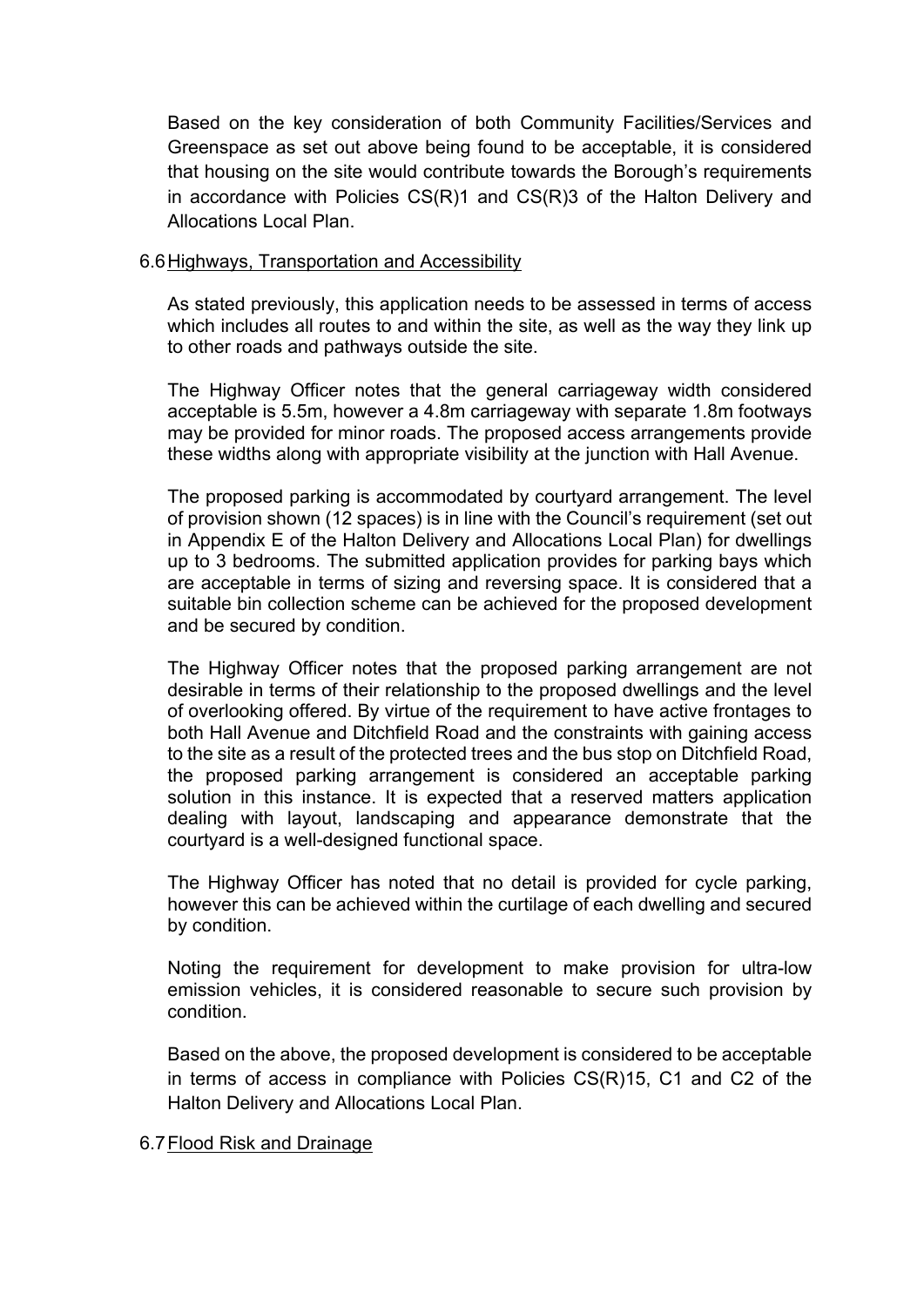The site is located in Flood Zone 1, and is shown to have a very low fluvial, surface water and tidal flood risk on the Environment Agency Long Term Flood Risk Maps. It is however within one of Halton Borough Council's Critical Drainage Areas as shown in the Strategic Flood Risk Assessment.

The observations of the Lead Local Flood Authority note the lack of consideration of a number of points, however they do consider that a satisfactory solution can be reached and that this can be secured by condition as set out in their consultation response.

United Utilities have made observations in relation to drainage and have suggested conditions.

In order to avoid any duplication, it is considered that the conditions suggested by the Lead Local Flood Authority would appropriately deal with issues raised by United Utilities.

The attachment of the suggested conditions would ensure that the proposal is acceptable from a flood risk and drainage perspective in compliance with Policies CS23 and HE9 of the Halton Delivery and Allocations Local Plan.

### 6.8Ground Contamination

The application is accompanied by a Phase 1 ground investigation report. The report concludes that a site investigation is necessary to fully understand and characterise the site's land contamination potential.

The Contaminated Land Officer is in agreement with the report's conclusions and does not object to the application, provided that any approval is conditioned to require the submission of a site investigation, risk assessment and, if determined to be necessary, a remediation strategy with associated verification reporting.

The attachment of the suggested condition above will ensure compliance with Policies CS23 and HE8 of the Halton Delivery and Allocations Local Plan.

### 6.9Ecology

The application is accompanied by an Ecological Assessment Report.

The Ecology and Waste Advisor raises no objection to the proposed development subject to conditions securing a lighting scheme which protects ecology, a construction environmental management plan (CEMP), breeding birds protection, a bird nesting boxes scheme, reasonable avoidance measures for terrestrial mammals and removal of invasive species as set out in detail within their consultation response.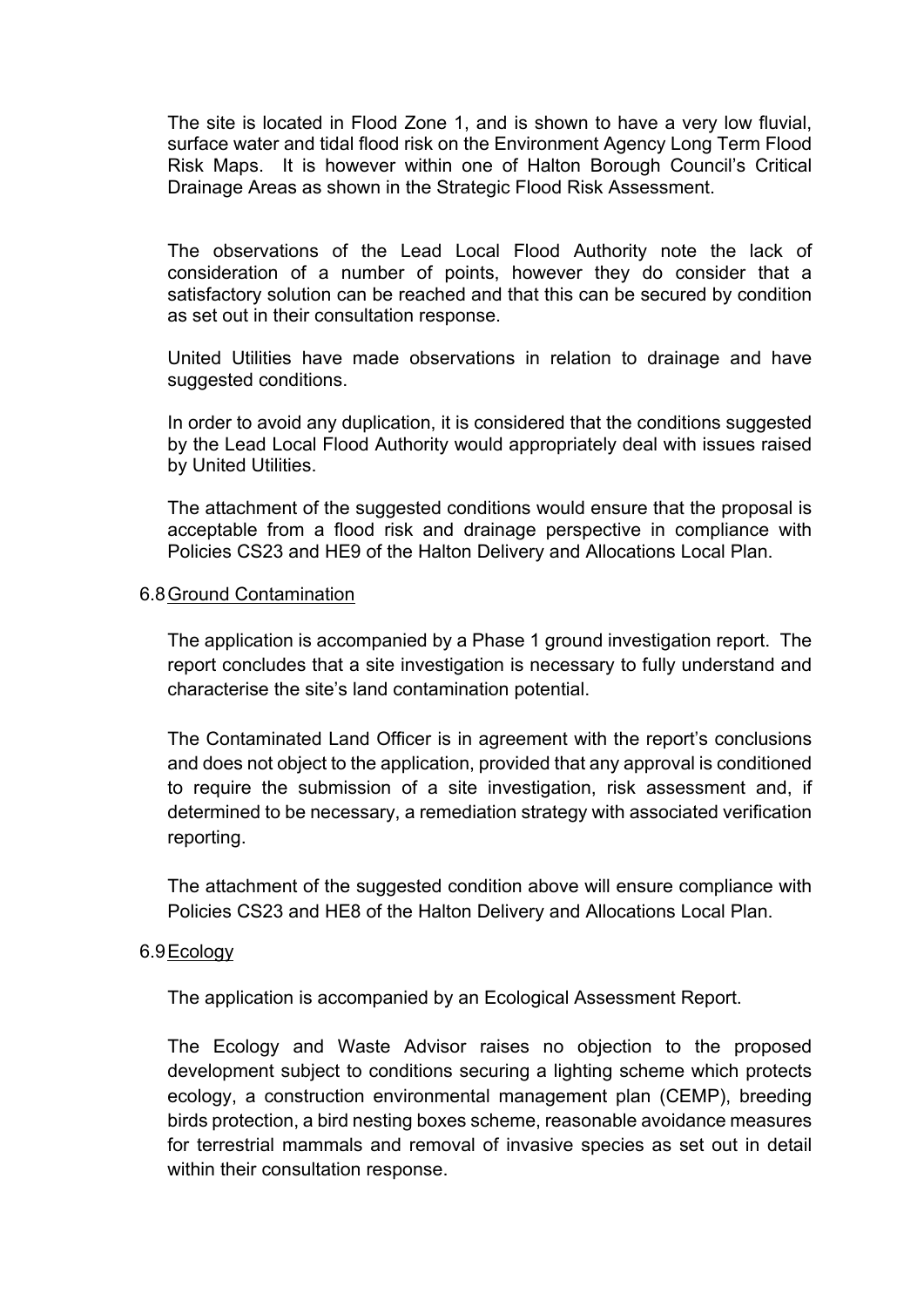The site's location within the Recreation Impact HRA Interim Arrangement Mitigation Area on the Halton Delivery and Allocations Local Plan Policies Map is noted. As the proposed development is only for 6 dwellings, it is below the threshold for this interim approach and as stated by the Ecology and Waste Advisor, a Habitats Regulations Assessment (HRA) is not required to assess recreational pressure.

Subject to the attachment of the suggested conditions, the proposal is acceptable from an Ecology perspective compliant with Policies CS(R)20 and HE1 of the Halton Delivery and Allocations Local Plan.

# 6.10 Layout

Members should note that a significant amount of work has been undertaken with the applicant to improve the indicative layout, which accompanies this outline planning application. Officers have sought that the applicant produce a plan which shows sufficient setback from the protected trees to show their successful retention along with active frontages to both Ditchfield Road and Hall Avenue.

The indicative layout is purely illustrative as to how two semi-detached dwellings and four detached dwellings could be laid out within the site.

The Council's New Residential Development SPD requires development interface distances to achieve the 21m separation (between habitable room windows) and 13m separation (between habitable room windows and blank/non habitable elevations) to be measured from the centre of any habitable room window. Proposed layouts are also expected to comply with the Council's standards for private amenity space and provide sufficient internal access roads, parking and servicing as set out in the Design of Residential Development SPD.

Whilst indicative, the submitted plans provide enough information to demonstrate that there is sufficient space within the site to accommodate these standards upon the final design and submission of reserved matters.

It is considered that a scheme of two semi-detached dwellings and four detached dwellings can be designed and accommodated within the site that would comply with the design of New Residential Development SPD and Policies CS(R)18, GR1 and GR2 of the Halton Delivery and Allocations Local Plan.

### 6.11 Scale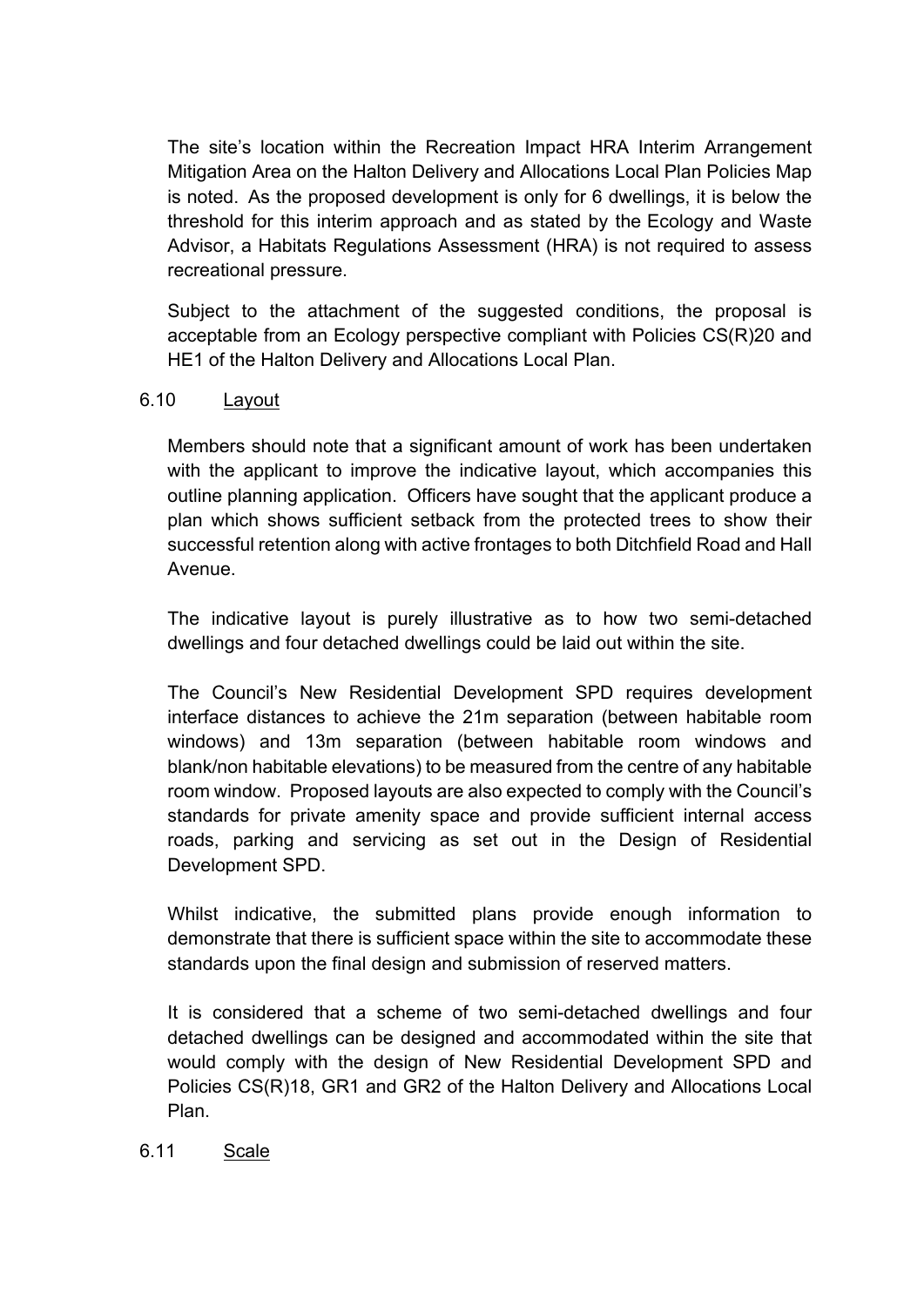Scale is reserved for future consideration. It is considered that a detailed scheme in terms of scale can be designed which respects the character of the surrounding area in compliance with Policy GR1 of the Halton Delivery and Allocations Local Plan.

## 6.12 Appearance

Appearance is reserved for future consideration. It is considered that a detailed scheme in terms of appearance can be designed which ensures the delivery of good design as well as respecting the appearance of the surrounding area in compliance with Policy GR1 of the Halton Delivery and Allocations Local Plan.

# 6.13 Landscaping

Landscaping is reserved for future consideration. Landscaping would be considered as part of a reserved matters application.

Impact on the protected trees is considered at section 6.4. It is considered that an appropriate hard and soft landscaping scheme for the site can be achieved at the reserved matters stage to ensure the delivery of a well designed scheme to accord with Policies CS(R)18, HE5 and GR1 of the Halton Delivery and Allocations Local Plan.

The Council's Ecological Advisor has made some suggestions with regard to the detail of a landscaping scheme which can be attached as an informative.

# 6.14 Sustainable Development and Climate Change

Policy CS(R)19 of the Halton Delivery and Allocations Local Plan requires development to be designed to have regard to the predicted effects of climate change.

The attachment of a condition securing the submission of a scheme detailing such matters along with their subsequent implementation will ensure compliance with Policy CS(R)19 of the Halton Delivery and Allocations Local Plan.

# 6.15 Waste Management

Policies WM8 and WM9 of the Joint Merseyside and Halton Waste Local Plan are applicable to this application. In terms of waste prevention, construction management by the applicant will deal with issues of this nature and based on the development cost, the developer would be required to produce a Site Waste Management Plan. The submission of a waste audit should be secured by condition.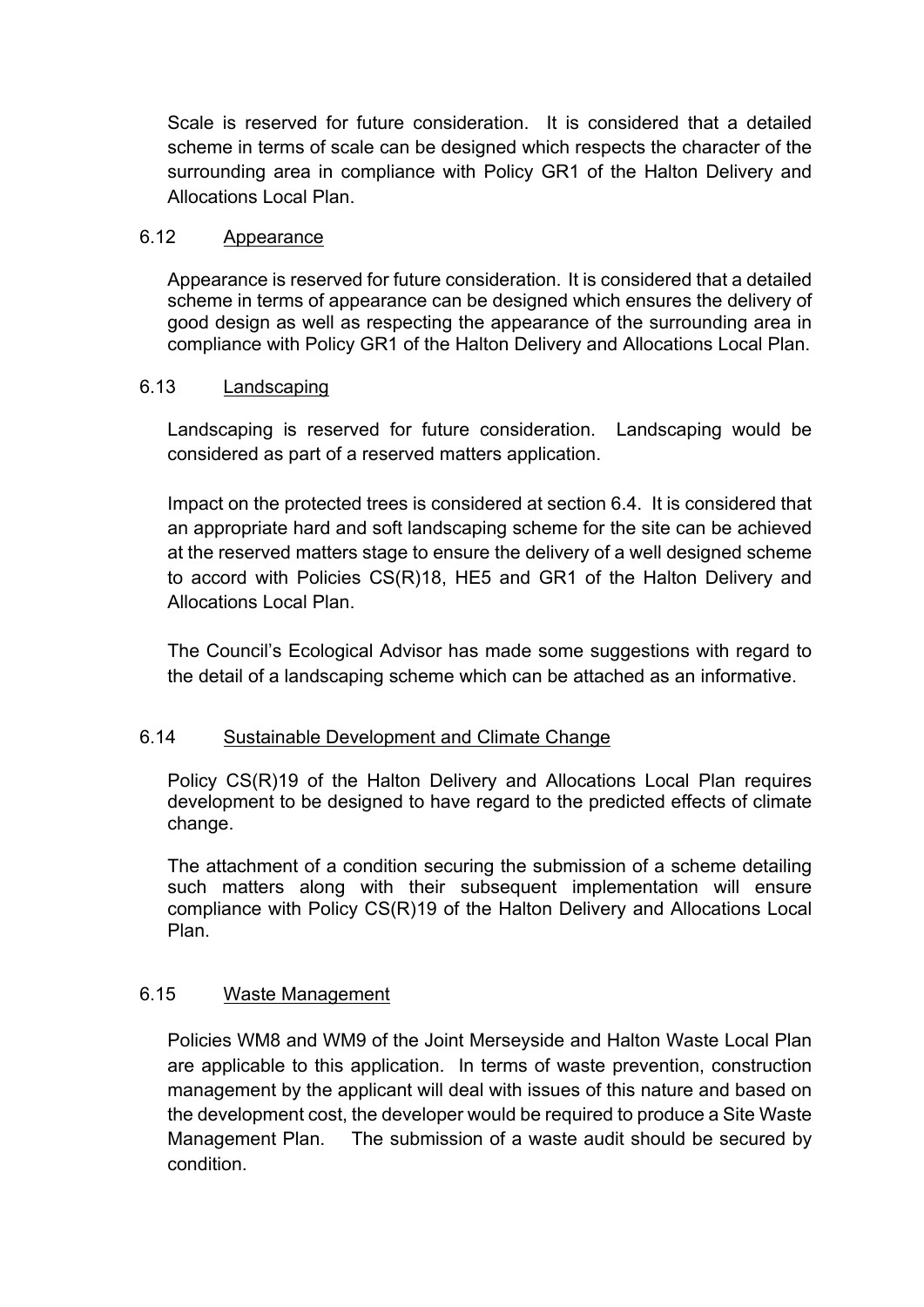In terms of on-going waste management, there is sufficient space within the development to deal with this as demonstrated by the proposed site layout.

The proposal is considered to be compliant with policies WM8 and WM9 of the Joint Merseyside and Halton Waste Local Plan.

### 6.16 Other Issues raised in representations not addressed above

The Scout and Guide Group Hall is to be retained as part of the proposed development. A refusal of the application based on the retention of the building by virtue of its poor appearance could not be sustained.

It is stated that the Scout and Guide groups do not have a valid lease and have not engaged with the church and its proposals. The Scout and Guide Group Hall is a Community Facility and these factors do not weigh significantly in favour of the loss of the facility.

In respect of the Church of England having assets worth £8.3 billion and St Michaels with St Thomas still needing to pay the Diocese its Parish Share, it should be noted that no financial viability information has been submitted with the application due to the proposal demonstrating policy compliance as set out in the report.

The close proximity of the application site to Hough Green Park that has a number of different functions including as Parks and Gardens and Provision for Children and Young People is noted.

It is noted that the Council would receive Council Tax from the new properties as well as New Homes Bonus. This weighs in favour of the development.

It likely that some disturbance would be experienced by existing residents during the construction period. This is typical of most forms of development and will be temporary. In a predominantly residential location such as this, it is considered reasonable to attach a condition which secures a restriction on the hours of construction.

With regard to the issue that new houses should be built on brownfield sites, Policy CS(R)3 (5) states that an average of at least 30% of new residential development should be delivered on previously developed (brownfield) land over the plan period. The issue does not form grounds for the refusal of this application.

Halton has an overall surplus capacity of school places in both primary and sectors. It should also be noted that latest population projections do not predict significant increases in the number of school age residents over the Plan period to 2037.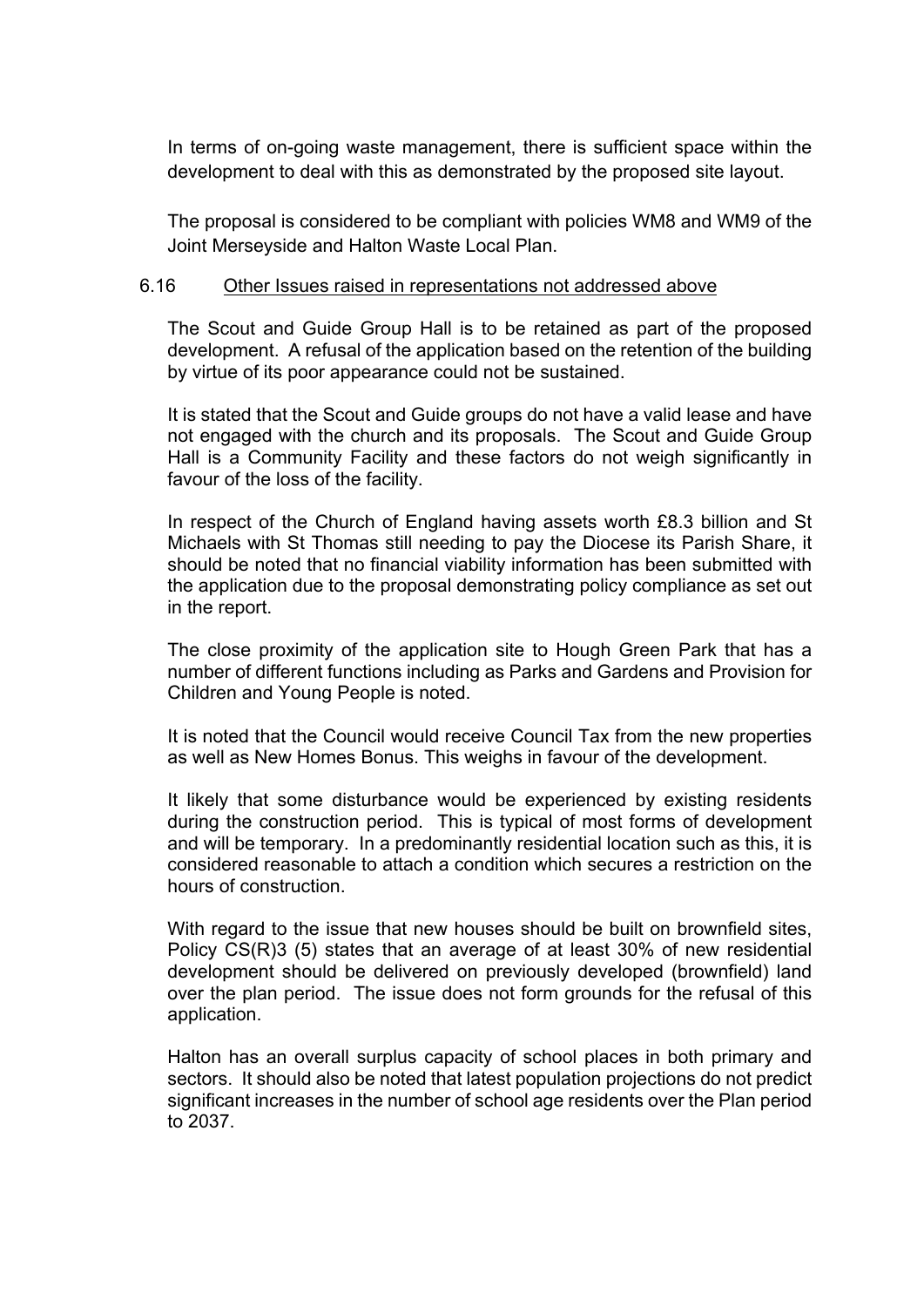It is alleged that the Certificate of Ownership on the application form is incorrect. It is assumed that this is due to the Diocese not being the applicant. The purpose of the Certificate of Ownership is to ensure that the owner is aware of the planning application and it is not considered that this has prejudiced the processing of this planning application.

The way the site is referenced on any local maps or Ordnance Survey maps does not affect the processing of a planning application. The site description given makes clear which parcel of land is subject of the application allowing interested persons to make any representations they see fit.

The fact that the Church of England are worth a reported £8.3bn does not form grounds to refuse this planning application.

Representations made consider that there remains no certainty over the future of the Scout Hut despite the building's retention on the indicative layout plan and that should this application be approved, the entire site would benefit from outline planning permission for housing and would put the community facility at risk. The description of development explicitly references the retention of the Scout Hut. Ultimately the occupation of the building by the Scout and Guide groups remains a matter for the Church to control regarding any lease that may be offered for the building.

### 6.17 Planning Balance

Based on the above assessment, it is considered that the loss of Greenspace is not desirable, however in this case the loss of this amenity greenspace is surplus to requirements both in this locality and also on a Borough basis resulting in policy compliance. The proposal is considered compliant with the Development Plan based on the assessment set out above.

When assessed against the policies in the NPPF taken as a whole, taking into account the details of the scheme and any material planning considerations, the proposal is thus sustainable development for which the NPPF carries a presumption in favour.

As such, the proposal is considered to accord with the Development Plan and national policy in the NPPF.

## **7. CONCLUSIONS**

In conclusion, the proposal would now ensure the retention of the Hough Green Scout and Guide Group Hall in compliance with Policy HC5, which supports the retention of Community Facilities.

The proposed development would result in the loss of designated Greenspace (A Green Infrastructure Asset). This Greenspace is identified as being an Amenity Greenspace which notes its use as an informal recreation space / greenspace in and around housing for which there is a significant surplus both in this locality and across the Borough. Based on this along with the retention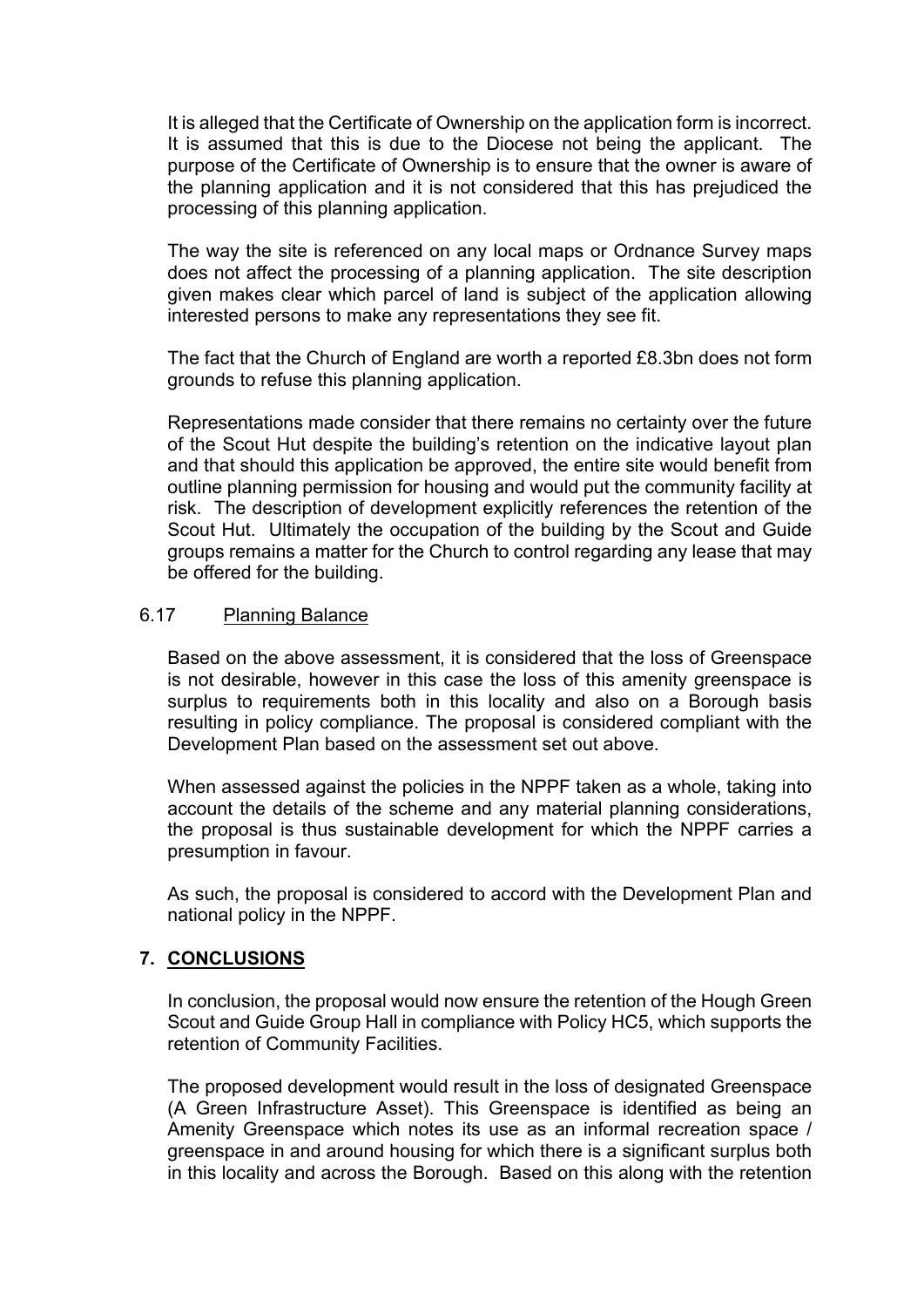of the protected trees, which contribute significantly to the visual amenity value of the site and no effective increase in recreational pressure within the European designated sites, it considered that Policy HE4 is met and the loss of Greenspace is acceptable.

In terms of access, the proposed arrangements from Hall Avenue along with visibility at the junction are considered acceptable. Due to site constraints, parking would be accommodated in a courtyard arrangement with the level of provision shown in line with the Council's requirements. A suitable bin collection scheme, cycle parking provision and provision for ultra-low emission vehicles can be secured by conditions.

Noting the importance of the protected trees, the applicant has shown the access position where there is largest gap in between trees, which corresponds with an existing field access. Technical solutions exist to ensure the appropriate retention and protection of the protected trees through further submissions, which would be made at the reserved matters and by condition.

A reserved matters application which provides detail relating to layout, scale, appearance and landscaping would be required.

The proposal is considered to accord with the Development Plan and would contribute to the achievement of sustainable development in Halton.

The application is recommended for approval subject to conditions

## **8. RECOMMENDATION**

Grant outline planning permission subject to conditions.

## **9. CONDITIONS**

- 1. Time Limit Outline Permission.
- 2. Submission of Reserved Matters.
- 3. Development Parameters.
- 4. Submission of Existing and Proposed Site Levels (Policy GR1)
- 5. Tree Protection Measures (Policy HE5)
- 6. Arboricultural Method Statement (Policy HE5)
- 7. Breeding Birds Protection (Policies CS(R)20 and HE1)
- 8. Submission of Bird Boxes Scheme (Policies CS(R)20 and HE1)
- 9. Lighting Scheme to Protect Ecology (Policies CS(R)20 and HE1)
- 10.Construction Environmental Management Plan (Policies CS(R)20 and HE1)
- 11.Reasonable Avoidance Measures Terrestrial Mammals (Policies  $CS(R)20$  and  $HE1$ )
- 12.Invasive Species Scheme (Policies CS(R)20 and HE1)
- 13.Electric Vehicle Charging Points Scheme (Policy C2)
- 14.Ground Contamination (Policies CS23 and HE8)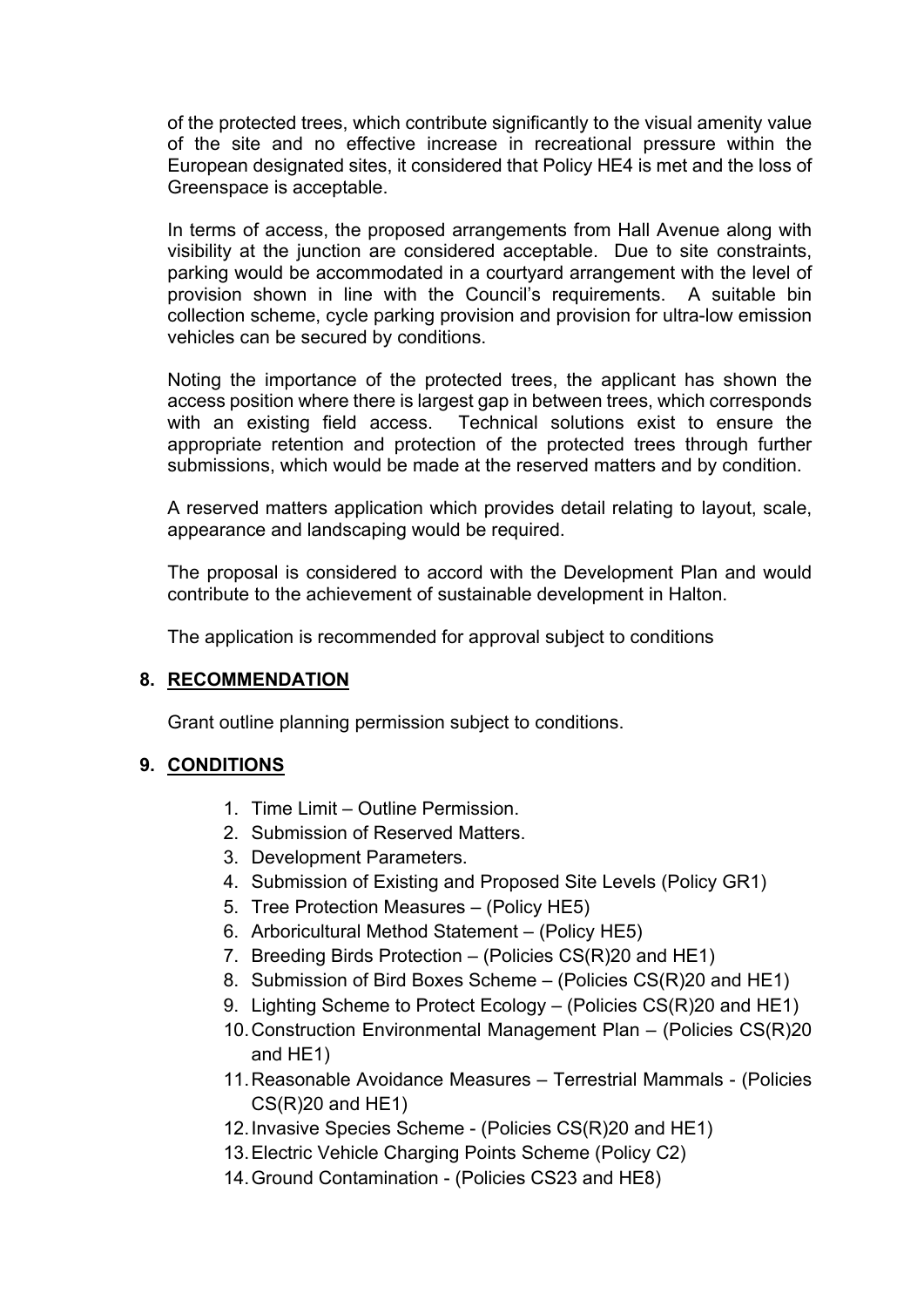- 15.Parking and Servicing Provision (Policies C1 and C2)
- 16.Submission of a Cycle Parking Scheme (Policy C2)
- 17.Submission of a Sustainable Urban Drainage Scheme (Policies CS23 and HE9)
- 18.Verification of the Sustainable Urban Drainage Scheme (Policies CS23 and HE9)
- 19.Foul Water (Policies CS23 and HE9)
- 20.Sustainable Development and Climate Change Scheme (Policy CS(R)19)
- 21.Waste Audit (Policy WM8)

Informatives

- 1. United Utilities Informative.
- 2. Landscaping Informative.

## **10.BACKGROUND PAPERS**

The submitted planning applications are background papers to the report. Other background papers specifically mentioned and listed within the report are open to inspection at the Council's premises at Municipal Building, Kingsway, Widnes, WA8 7QF in accordance with Section 100D of the Local Government Act 1972

# **11.SUSTAINABILITY STATEMENT**

As required by:

- The National Planning Policy Framework (2021);
- The Town and Country Planning (Development Management Procedure) (England) Order 2015; and
- The Planning (Listed Buildings and Conservation Areas) (Amendment) (England) Regulations 2015.

This statement confirms that the local planning authority has worked proactively with the applicant to secure developments that improve the economic, social and environmental conditions of Halton.

# **APPENDIX 1 – FULL CONSULTATION RESPONSES**

1.1Highways and Transportation Development Control

# **NO OBJECTION SUBJECT TO CONDITIONS.**

Further to your consultation we have considered the proposed application as the Highway Authority and would make the following comments;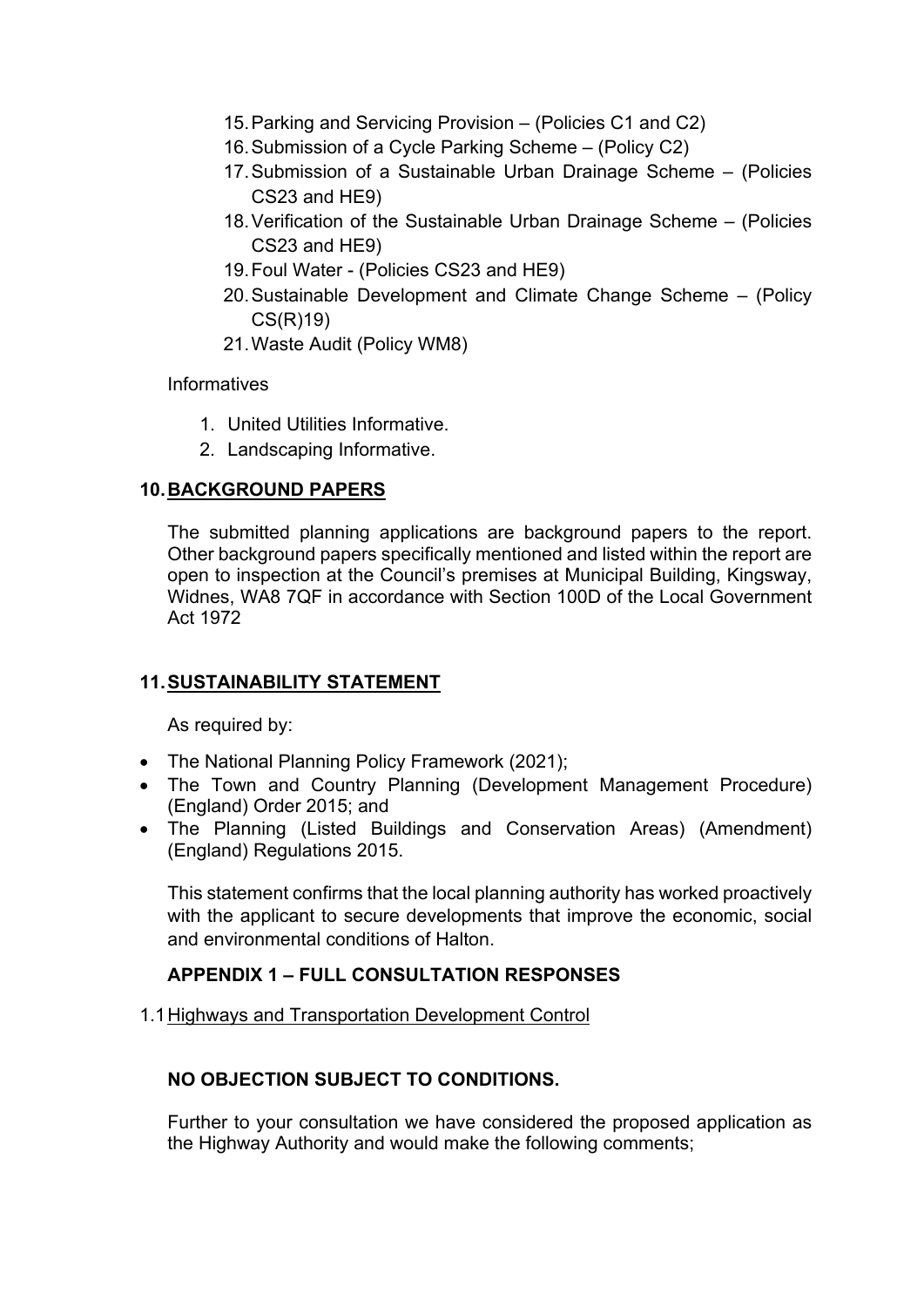As previously stated the Outline application only wishes to address the access arrangement onto the proposed new road. Given that this application is being reviewed on the basis of outline permission being sought only and as such any layout concerns will not be addressed at this stage and any approval gained should not be taken as Highway Approval of the overall scheme.

The general carriageway width we accept would be 5.5m. Alternatively a 4.8m carriageway with separate 1.8m footways may be provided for minor roads. The drawings appear to offer these minimum widths and visibility at the junction with Hall Avenue appears to meet with standards.

My previous comments asked for tracking of a refuse vehicle into the site. Whilst these were not provided adequately, in retrospect, given that the courtyard access would not be considered for adoption there would no longer be a requirement for this. Instead it would be necessary for the applicant to demonstrate a bin collection point which was conveniently located for residents and for collection.

The parking is accommodated by courtyard arrangement. The submitted application provides for parking bays which are acceptable in terms of sizing and reversing space however do not include for Electric Vehicle charging spaces nor provision for disabled use. The parking is remote and lacks the security that adjoining, overlooking properties provide. This is contrary to design guidance set out in Manual for Streets as well as guidance set out in section 8.18 of Halton's Supplementary Planning Guidance on Residential Development 2001.

With the removal of the requirement to provide a turn head at the top of the courtyard this could allow the option for a more attractive redesign of parking and landscaping at the rear of the properties which would include the bin storage facility. It equally may provide an opportunity for greater back garden space to property number 6 and potentially address drainage requirements. Halton Borough Council's Design of New Residential Development SPD states that-

*8.18 Shared communal parking may also be satisfactorily incorporated within the public realm but only if carefully designed as an integral feature. Such parking should be properly overlooked by, and be easily accessible from, surrounding residential properties. It should also be small scale to avoid large expanses of car parking and should be broken up with landscaping and clear pedestrian routes.*

There is no detail provided for cycle parking. This would be necessary as part of the development.

*8.21 With regard to cycle facilities within residential development schemes, consideration should be given from the outset to the suitable provision for cycle parking. Cycle parking should be secure, covered and easy to use.*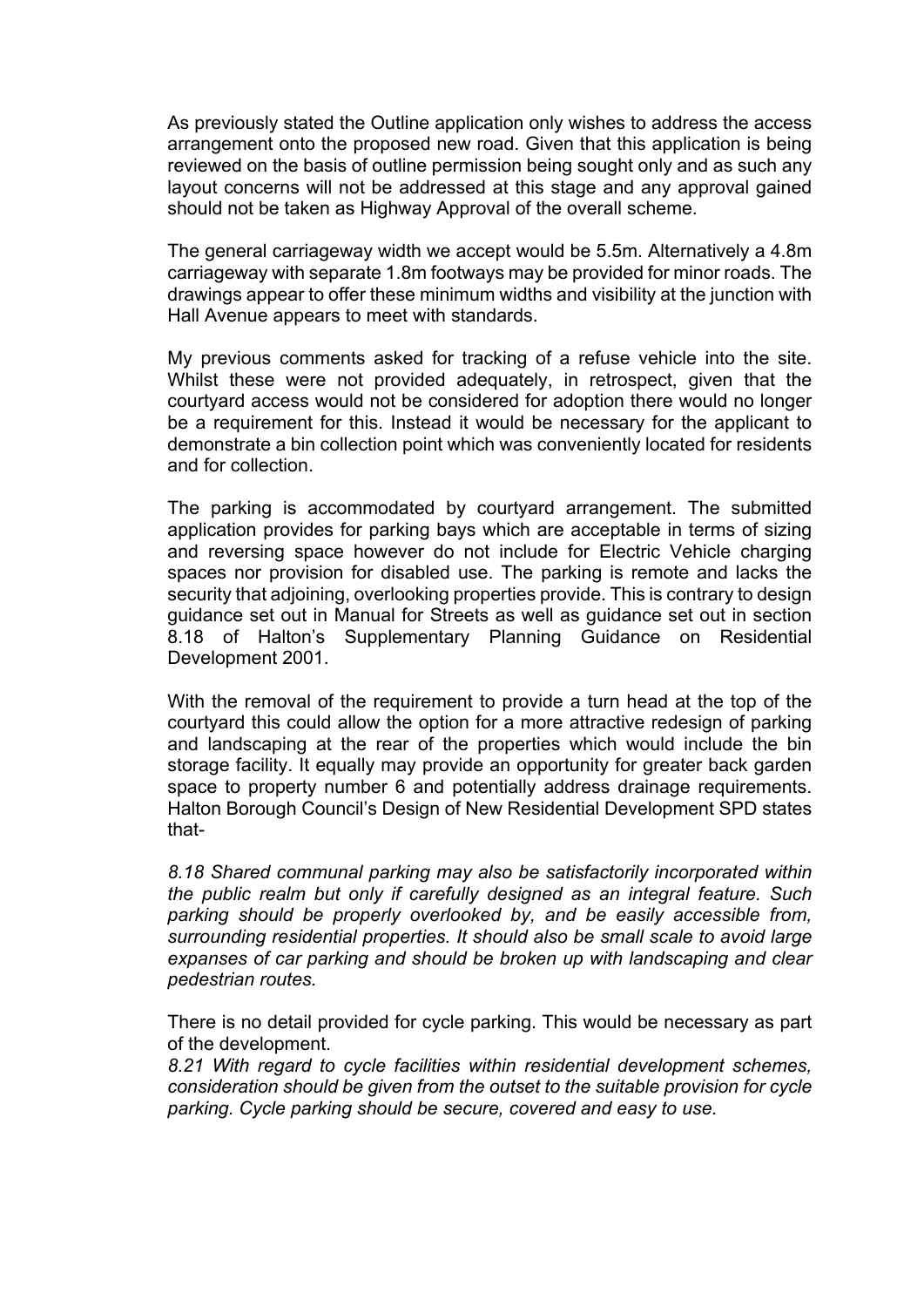# DRAINAGE

Details of plot/road levels and SUDS/drainage proposals will need to be provided. Any areas of hardstanding should be constructed of porous materials or provision made to allow for direct run-off water from a hard surface to a permeable or porous area or surface within the curtilage of the dwelling. Additional information can be found within: [https://assets.publishing.service.gov.uk/government/uploads/system/uploads/](https://assets.publishing.service.gov.uk/government/uploads/system/uploads/attachment_data/file/7728/pavingfrontgardens.pdf) [attachment\\_data/file/7728/pavingfrontgardens.pdf](https://assets.publishing.service.gov.uk/government/uploads/system/uploads/attachment_data/file/7728/pavingfrontgardens.pdf)

# **SUMMARY**

The car parking courtyard arrangement, whilst not ideal, is understood to be as a result of the constraints encountered as a result of the TPO's on Ditchfield Road. In spite of this it would be necessary to include the provision EV charging points. The Highway Authority would prefer to see amendments to the layout which offer more in terms of usability and to design out the potential for crime and anti-social behaviour. The current courtyard is functional however its relative remoteness from properties on Ditchfield Road detracts from the security homeowners would require to promote its use. A more attractive and landscaped design reducing the emphasis on simply parking could encourage the area to be a space for people to enjoy and take pride in communally increasing the feelings of security.

Disabled accessible spaces which meet with DDA compliant sizing would be necessary as would cycle parking provision for each of the properties.

# **CONDITIONS**

- Disabled parking provision
- EV Charging facilities
- Secure cycle storage for each of the properties
- Refuse collection point in convenient location.
- Amendments to the design to improve the sense of security in the courtyard area.

# 1.2Lead Local Flood Authority

After reviewing 21/00016/OUT planning application LLFA found the following:

- The site is 0.3ha, it is a mixed of a Brownfield and greenfield site.
- The proposed development is for demolition of the existing buildings and development of up to 10 no. residential dwellings and associated parking. This would increase the sites current vulnerability to 'More Vulnerable' according to NPPF guidance.
- The proposed development involves the land use change which will likely reduce the permeability. This change would likely increase the surface water runoff at the proposed site.
- The site is shown to have a very low fluvial, surface water and tidal flood risk on the Environment Agency Long Term Flood Risk Maps. However, it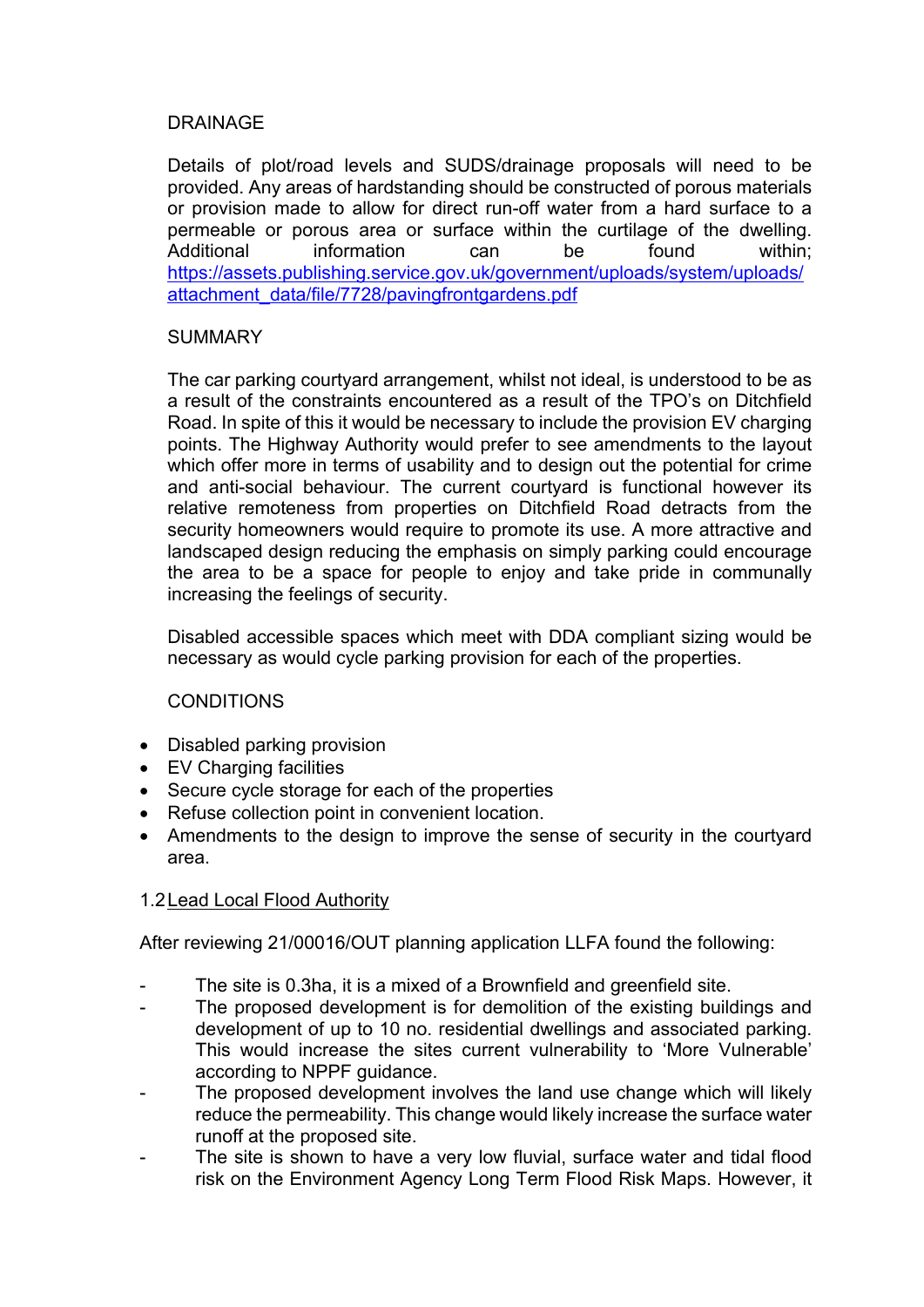is within one of Halton Borough Council's Critical Drainage Areas as shown in the Strategic Flood Risk Assessment.

Following discussions between Halton BC officers additional information was submitted on the 25/10/21.

- The applicant has provided an outline drainage strategy drawing. This identifies that surface water drainage from the properties would be discharged to a soakaway feature located within the south east corner of the site whilst the runoff from the road would be attenuated and discharged to the public sewer.
- No supporting calculations or evidence of infiltration testing has been presented but high-level estimates of the drainage volume required have been provided which appear to demonstrate that the proposed strategy is potentially viable.
- It is not clear why the road drainage would not be routed into the soakaway feature.
- Climate change is not assessed in any detail but there appears to be an acknowledgment that the drainage system would need to accommodate increased rainfall intensities.
- High level estimates

Based on the additional information provided, the LLFA would recommend that the following conditions should the Local Planning Authority be minded to approve on this basis:

No development should take place until a detailed drainage strategy is provided that includes:

- Evidence of infiltration testing in accordance with BRE digest 365. Should infiltration be found to not be feasible a detailed consideration of other potential discharge locations should be presented.
- Calculated runoff rates for the 1, 30 and 100yr flood events both pre- and postdevelopment for use in drainage design.
- Calculations and design details (including drawings) to demonstrate how runoff rates would be reduced by 50% compared the existing arrangement or as close as possible to this.
- Evidence that the drainage system has been designed to account for a 40% increase in rainfall intensity due to climate change.
- Evidence that the proposed drainage strategy designs for exceedance and that the development would not be at risk during rainfall events that exceed the design standard of the proposed drainage system.

No development shall be occupied until a verification report confirming that the SUDS system and treatment system has been constructed in accordance with the approved design drawings and in accordance with best practice has been submitted to and approved by the local planning authority. This shall include: 

 Evidence that the interceptors and SuDS have been signed off by an appropriate, qualified, indemnified engineer and are explained to prospective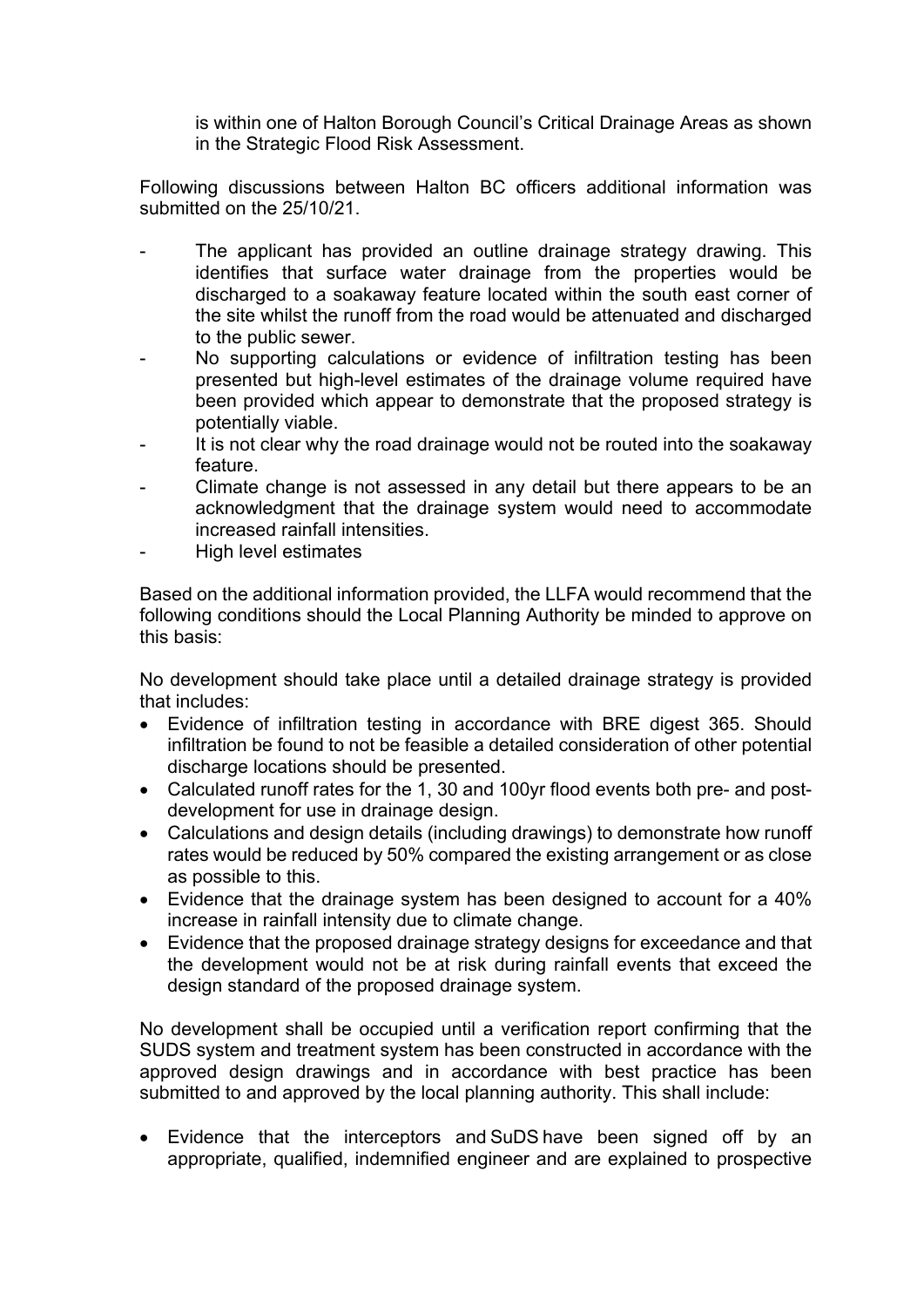owners & maintainers plus information that SuDS are entered into the land deeds of the property.  

- An agreement that maintenance is in place over the lifetime of the development in accordance with submitted maintenance plan; and/or evidence that the treatment plant and the SuDS will be adopted by third party.
- Submission of 'As-built drawings and specification sheets for materials used in the construction, plus a copy of Final Completion Certificate.

# 1.3Contaminated Land Officer

I have considered the land contamination implications for the application and have the following comments.

The application is supported by the following document;

• Land at corner of Ditchfield Road Hall Avenue Ditton. Phase 1 ground investigation report, ref 5239/01, Terraconsult Ltd, November 2020

The above report details the findings of a desk study and presents a preliminary risk assessment and conceptual site model. No site reconnaissance was undertaken (although this may be consequence of COVID19 restrictions).

The site history and subsequent CSM do not identify any highly significant potential sources of contamination, but there are number of infilled ponds and the longstanding general urban nature of the location that could give rise to land contamination. The CSM identifies a number of possible pollutant linkages relating to future site users that warrant further investigation and assessment. The report concludes that a site investigation is necessary to fully understand and characterise the site's land contamination potential.

I am in agreement with the report's conclusions and do not object to the application, provided that any approval is conditioned to require the submission of a site investigation, risk assessment and, if determined to be necessary, a remediation strategy with associated verification reporting. Suggested wording for such a condition is presented below.

No part of the development hereby permitted shall commence until;

a) Prior to the commencement of development an appropriate investigation and assessment of all potential pollutant linkages is submitted to, and approved by, the Planning Authority. The investigation and assessment should be carried out by suitably qualified personnel and carried out in accordance with current Government, Environment Agency and British Standard guidance, and;

b) Should any significant risks be identified by such an investigation a remediation plan, including suitable monitoring and verification methodologies, should also be agreed in writing by the Planning Authority. A completion statement shall be issued upon completion of any remediation.

## 1.4Open Spaces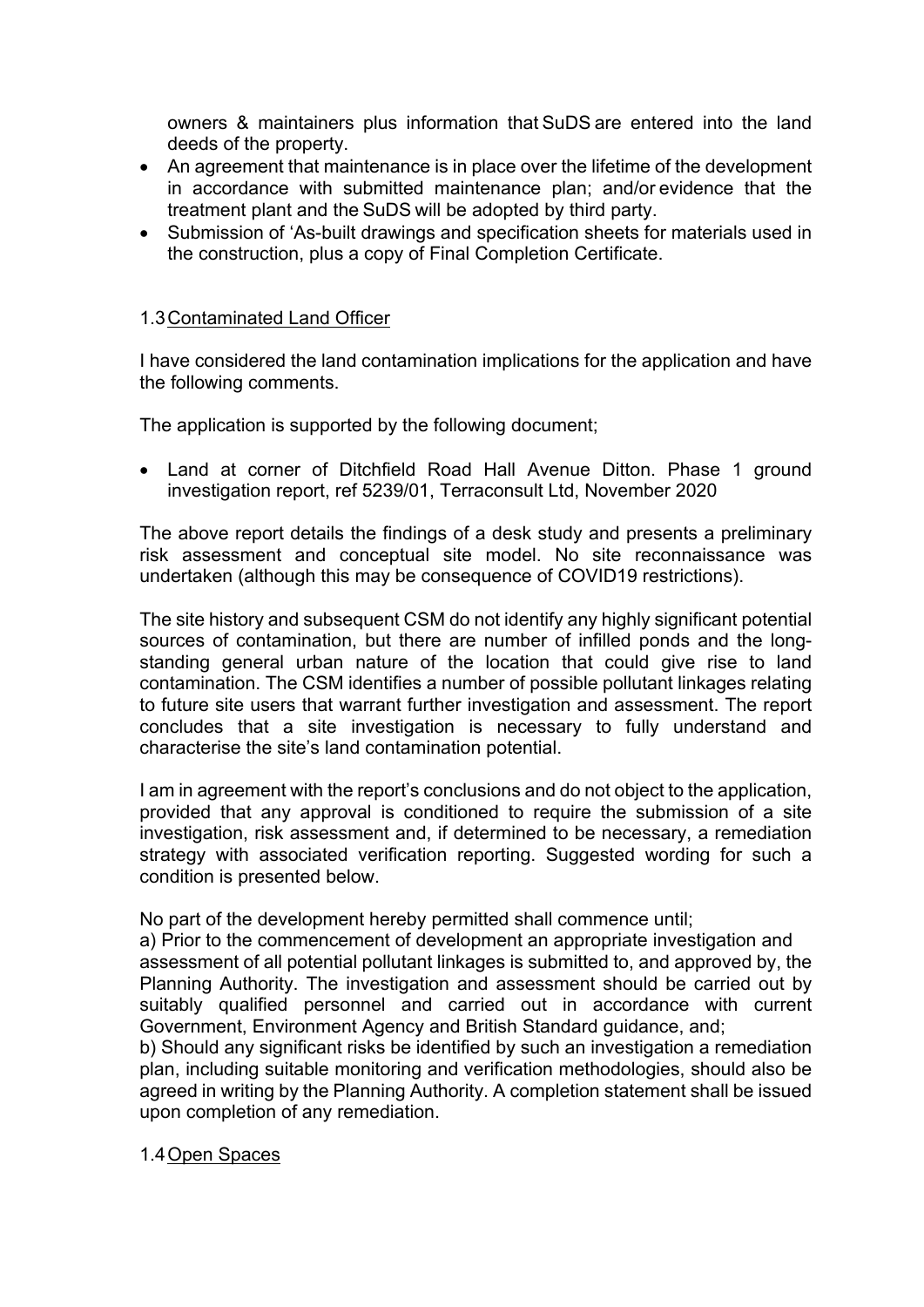The specification for the construction of the permeable hard surfacing is not considered to be appropriate and contradictory to the detail in the first section of the Arboricultural Method Statement. Tree roots will be present in the top 600mm of topsoil and the methodology details the surface layer to be scraped off by either hand or machine. No depth of excavation has been specified for this operation. It will undoubtedly result in the loss of essential root of the protected trees (detailed at 1.7 and 1.8 of the document).

The housing layout for those properties facing Ditchfield Road show permeable pedestrian paving to the properties that will result in the removal of T3 - the stem is shown to be in the middle of the path. It is also questionable if all other permeable paths can be constructed using the detailed specification above due to the close proximity of the basal flair on protected trees - T2, T7 and T17 in particular.

It is unclear if the development will have a low brick wall as a boundary treatment, or whether this will be a hedge as shown within the Design and Access Statement. It is assumed wall foundations will be constructed within the RPA of the protected trees, which will not be acceptable.

The soakaway storage system is shown within the root protection area of G2 and G3 Drawing No. 17/008(2-)APP010. The soakaway will need to be relocated outside of the RPA of protected trees.

Permitted tree work shall be carried out strictly as described above and in accordance with British Standard 3998:1989 "Recommendations for Tree Work" to safeguard the health and visual amenity of the tree.

Work shall not be carried out between April and July if it would result in disturbance to nesting birds to ensure no damage to wildlife.

Wildlife and Countryside Act 1981 Part 1 Section 1 (1) Consult W&C Act 1981 (with amendments) for full details of protection afforded to wildlife

The consent shall be valid for a period of two years from the date of notice to remove any doubt in the future as to whether proposed work already has a valid consent.

### 1.5Merseyside Environmental Advisory Service – Ecology and Waste Advisor

**Ecology** 

The applicant has submitted a Preliminary Ecological Appraisal report in accordance with Core Strategy Local Plan policy CS20 (Ecological Scoping Survey, Kingdom Ecology Ltd, October 2021) which has minor limitations. However, this does not affect the conclusions of the report and the report is accepted.

Habitats Regulations Assessment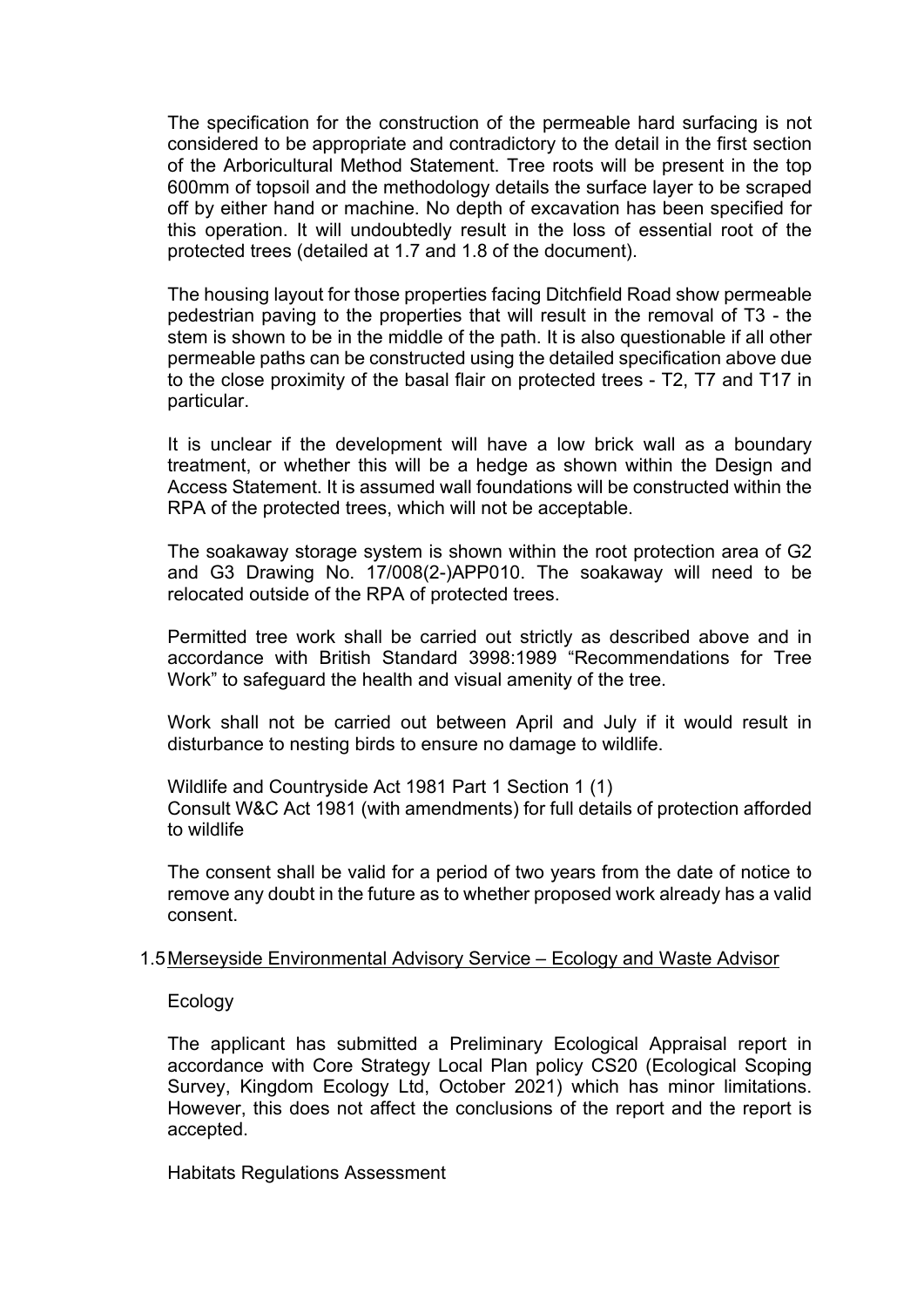The revised application is for 6 dwellings. The emerging Liverpool City Region Recreational Management Strategy Interim Approach follows principals sets out within the Halton and Liverpool Local Plan HRA's. This sets the criteria for which the Interim approach would be applied. This is set at 10 dwellings or more. Therefore, in line with this emerging interim approach I advise that HRA is not required to assess recreational pressure.

### **Bats**

### Roosting

The Preliminary Ecological Appraisal (Ecological Scoping Survey, Kingdom Ecology Ltd, October 2021) identified the existing building on site as having low bat roost potential. On this occasion, given the that the amended proposals will now retain the scout hut The Council does not need to consider the proposals against the three tests (Habitats Regulations). See comments below relating to sensitive lighting.

### Foraging and commuting

Habitats on site and adjacent to the site may provide foraging and commuting habitat for bats. Lighting for the development may affect the use of these areas. A lighting scheme can be designed so that it protects ecology and does not result in excessive light spill onto the habitats in line with NPPF (paragraph 180). This can be secured by a suitably worded planning condition. It would be helpful for the applicant to refer to Bat Conservation Trust website https://www.bats.org.uk/news/2018/09/new-guidance-on-bats-and-lighting

### Breeding birds

Vegetation on site may provide nesting opportunities for breeding birds, which are protected and Core Strategy Local Plan policy CS20 applies. The following planning condition is required and included within a CEMP.

### **CONDITION**

No tree felling or scrub clearance is to take place during the period 1 March to 31 August inclusive. If it is necessary to undertake works during the bird breeding season then all trees and scrub are to be checked first by an appropriately experienced ecologist to ensure no breeding birds are present. If present, details of how they will be protected are required to be submitted for approval.

The proposed development will result in the loss of bird breeding habitat and Local Plan policy CS20 applies. To mitigate for this loss, details of bird nesting boxes (e.g. number, type and location on an appropriately scaled plan) that will be erected on the site for agreement with the Council are required. This can be secured by a suitably worded planning condition.

### **CONDITION**

The development hereby permitted shall not be occupied until details of bird boxes (e.g. number, type and location on an appropriately scaled plan) and timing, has been provided for approval and implemented in accordance with those details.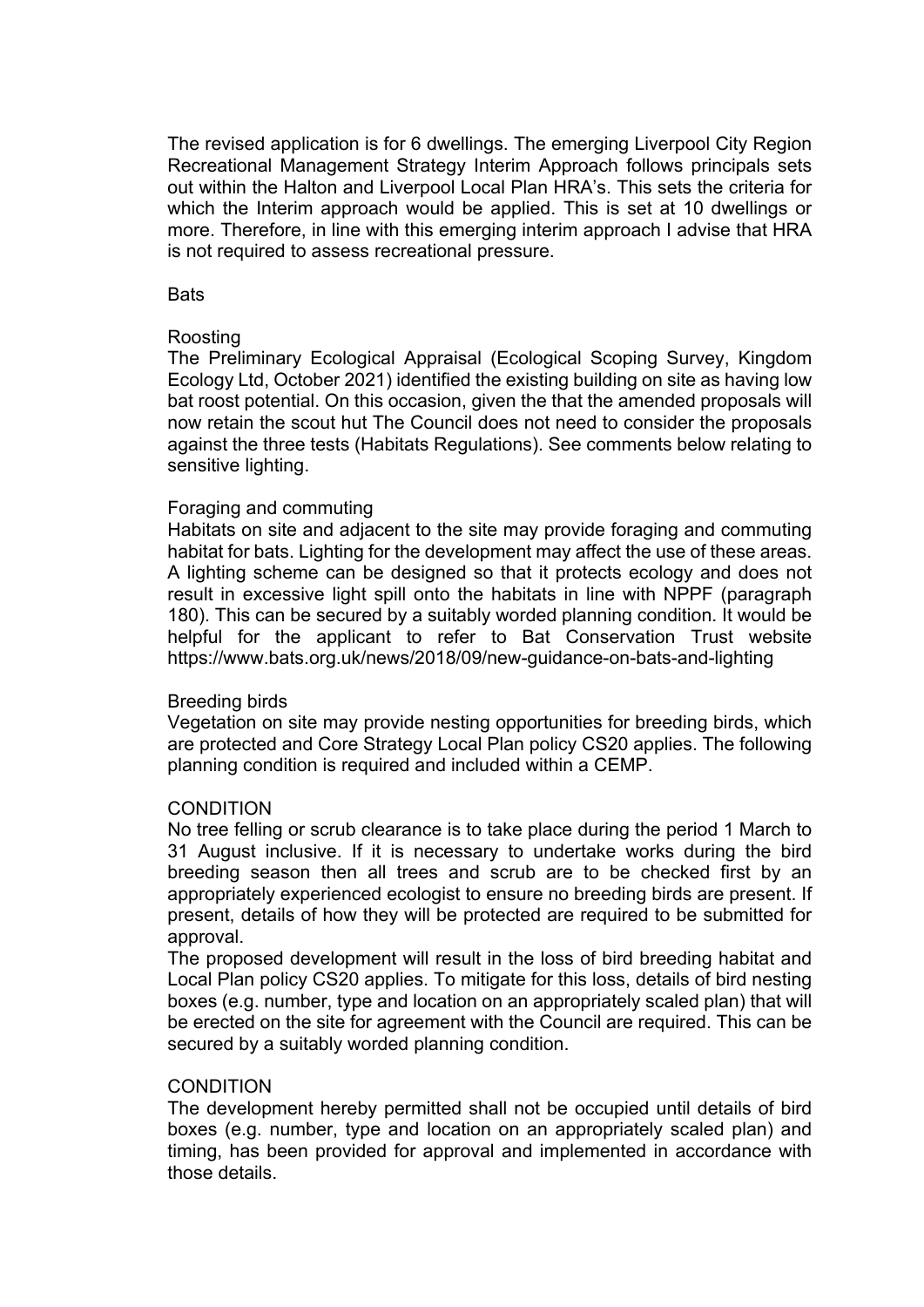Terrestrial mammal

The habitats on site are suitable for hedgehog which is a Priority Species and Local Plan policy CS20 applies. The following reasonable avoidance measures should be put in place to ensure that there are no adverse effects on them:

- A pre-commencement check for hedgehog mammals;
- All trenches and excavations should have a means of escape (e.g. a ramp);
- Any exposed open pipe systems should be capped to prevent mammals gaining access; and
- Appropriate storage of materials to ensure that mammals do not use them.

These measures can be secured by a suitably worded planning condition.

#### Invasive Species

A small patch of Montbretia is present within the site boundary. Montbretia is listed on Schedule 9 of the Wildlife and Countryside Act and national Planning Policy Guidance applies1. The applicant should excavate and dispose of the plant appropriately off-site during clearance works. This can be secured by a suitably worded planning condition.

### Waste Local Plan

Policy WM8

The proposal is major development involves construction activities which are likely to generate significant volumes of waste. Policy WM8 of the Merseyside and Halton Waste Joint Local Plan (WLP), the National Planning Policy for Waste (paragraph 8) and Planning Practice Guidance (paragraph 49) apply. These policies require the minimisation of waste production and implementation of measures to achieve efficient use of resources, including designing out waste and minimisation of off-site disposal.

In accordance with policy WM8, evidence through a waste audit or a similar mechanism (e.g. a site waste management plan) demonstrating how this will be achieved must be submitted and can be secured by a suitably worded planning condition. The details required within the waste audit or similar mechanism is provided in Part Two.

### Policy WM9

The applicant has not provided sufficient information to demonstrate compliance with policy WM9 of the Merseyside and Halton Joint Waste Local Plan (WLP) and the National Planning Policy for Waste (paragraph 8). I advise that information relating to household waste storage and collection is required and can be secured by a suitably worded condition. Further information is provided in Part Two below.

Part Two

**Ecology** Biodiversity Net Gain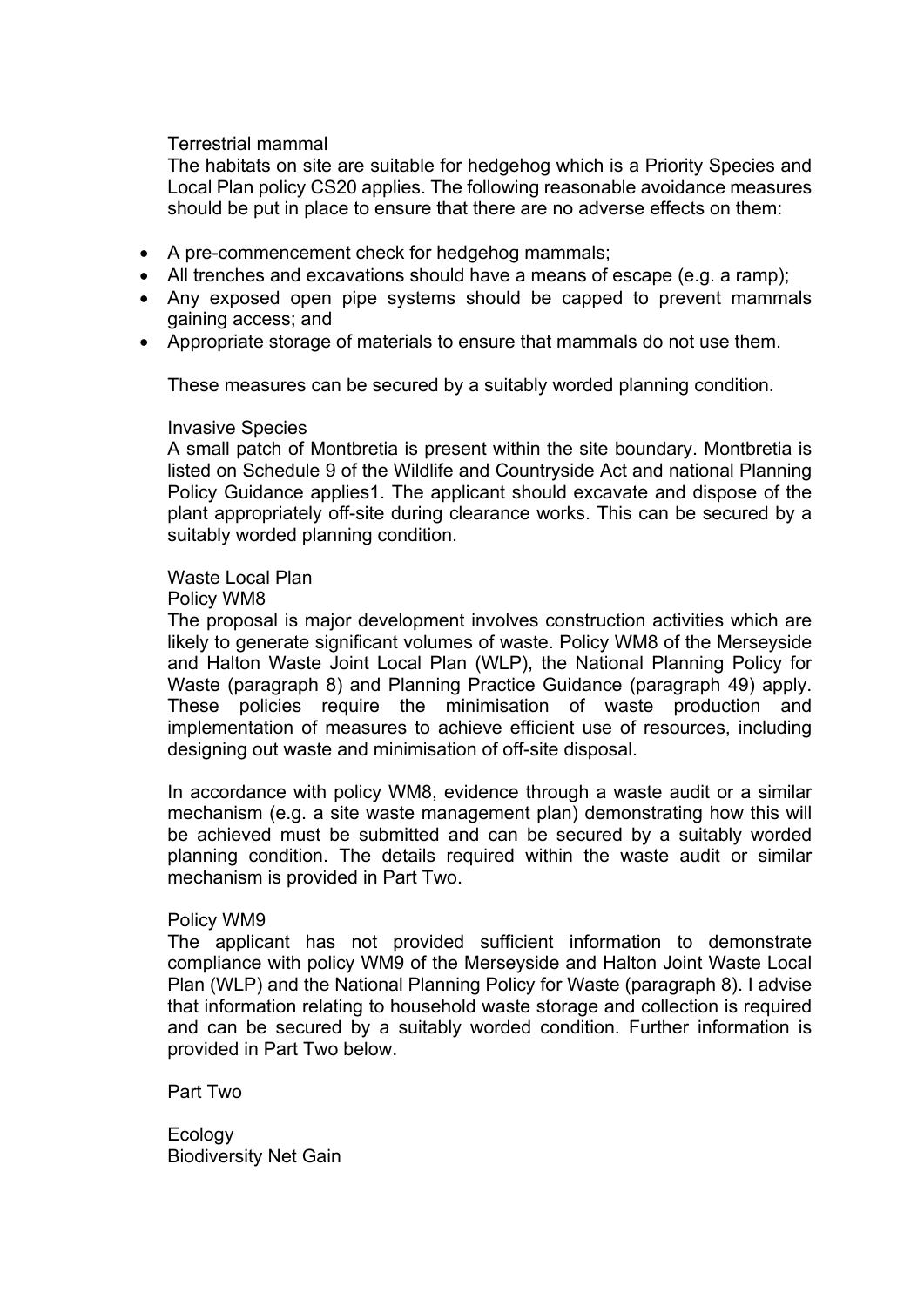https://www.gov.uk/guidance/prevent-the-spread-of-harmful-invasive-and-nonnative-plants

In line with Core Strategy Local Plan policy CS20, NPPF paragraph 175 and the NERC biodiversity duty I advise that provision of hedgehog highways should be provided on site to achieve a biodiversity net gain.

I advise that any landscaping is undertaken with native tree and shrub species. Suitable native tree and shrub species for planting include:

- Willow (Salix spp.);
- Rowan (Sorbus aucuparia);
- Birch (Betula pendula or B. pubescens);
- Hawthorn (Crataegus monogyna);
- Blackthorn (Prunus spinosa);
- Alder (Alnus glutinosa); and
- Holly (Ilex aquifolium).

The applicant should be aware that the once the Environment Bill is enacted into law there will be a legal requirement to provide net gain for biodiversity. Depending on timescales this development may be required to provide biodiversity net gain. Further information is available at [https://www.gov.uk/government/news/government-introduces-ground](https://www.gov.uk/government/news/government-introduces-ground-breaking-environment-bill)[breaking-environment-bill](https://www.gov.uk/government/news/government-introduces-ground-breaking-environment-bill)

## Waste Local Plan Policy WM9

Guidance on design and access to accommodate sustainable household waste management is available for Halton Council in the following documents:

- Halton Design of Residential Development SPD (May 2012) Other useful sources of guidance include:
- NHBC Foundation Avoiding Rubbish Design (2015)
- Building for Life Partnership The Sign of a Good Place to Live: Building for Life 12 (2014)

## 1.6Natural England

## NO OBJECTION

Based on the plans submitted, Natural England considers that the proposed development will not have significant adverse impacts on statutorily protected nature conservation sites or landscapes.

## 1.7United Utilities

## Drainage

In accordance with the National Planning Policy Framework (NPPF) and the National Planning Practice Guidance (NPPG), the site should be drained on a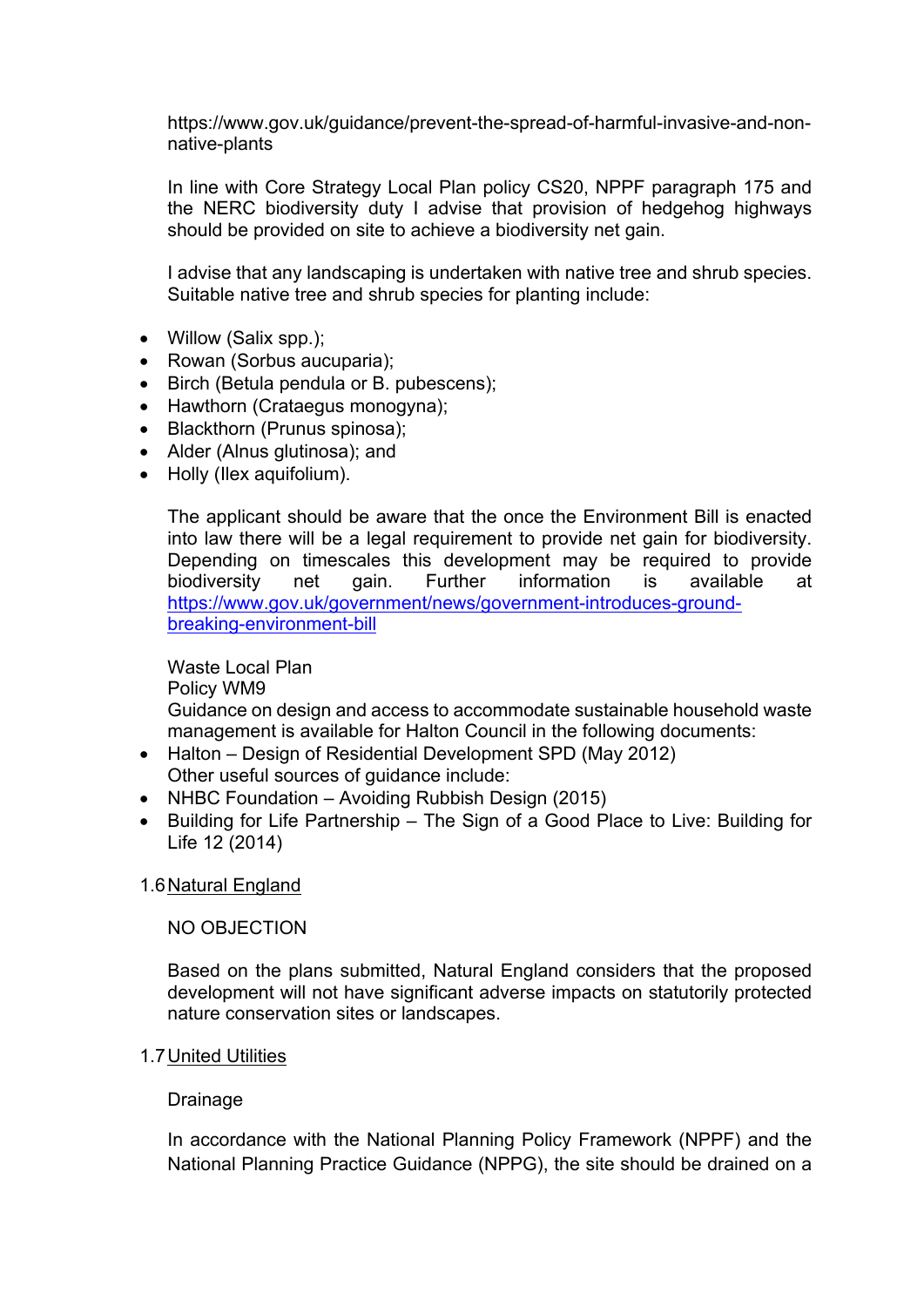separate system with foul water draining to the public sewer and surface water draining in the most sustainable way.

We request the following drainage conditions are attached to any subsequent approval to reflect the above approach detailed above:

Condition 1 – Surface water

No development shall commence until a surface water drainage scheme has been submitted to and approved in writing by the Local Planning Authority. The drainage scheme must include:

(i) An investigation of the hierarchy of drainage options in the National Planning Practice Guidance (or any subsequent amendment thereof). This investigation shall include evidence of an assessment of ground conditions and the potential for infiltration of surface water;

(ii) A restricted rate of discharge of surface water agreed with the local planning authority (if it is agreed that infiltration is discounted by the investigations); and

(iii) A timetable for its implementation.

The approved scheme shall also be in accordance with the Non-Statutory Technical Standards for Sustainable Drainage Systems (March 2015) or any subsequent replacement national standards.

The development hereby permitted shall be carried out only in accordance with the approved drainage scheme.

Reason: To promote sustainable development, secure proper drainage and to manage the risk of flooding and pollution.

Condition 2 – Foul water

Foul and surface water shall be drained on separate systems.

Reason: To secure proper drainage and to manage the risk of flooding and pollution.

The applicant can discuss any of the above with Developer Engineer, Shoiab Tauqeer, by email at wastewaterdeveloperservices@uuplc.co.uk.

Please note, United Utilities are not responsible for advising on rates of discharge to the local watercourse system. This is a matter for discussion with the Lead Local Flood Authority and / or the Environment Agency (if the watercourse is classified as main river).

If the applicant intends to offer wastewater assets forward for adoption by United Utilities, the proposed detailed design will be subject to a technical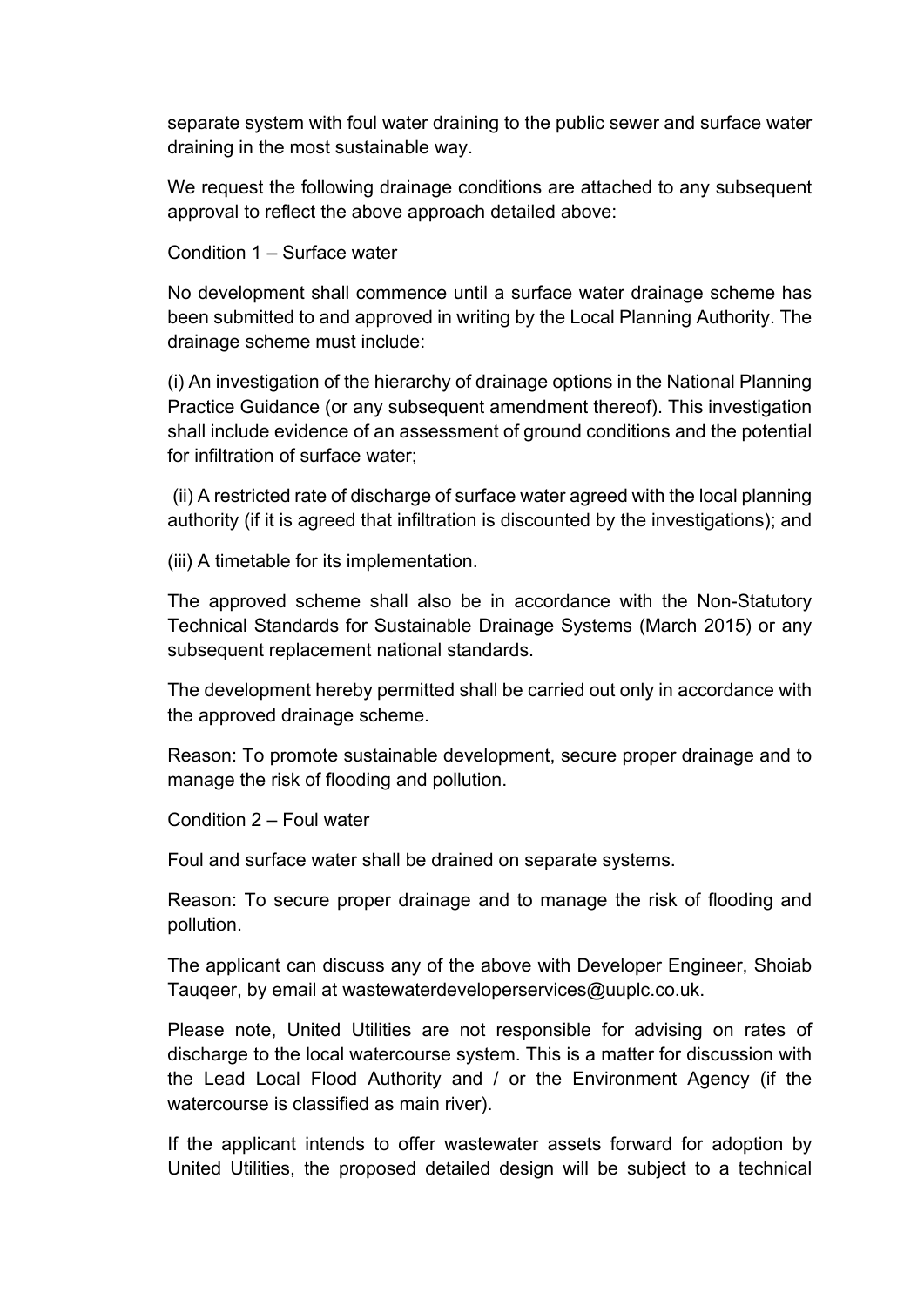appraisal by an Adoptions Engineer as we need to be sure that the proposal meets the requirements of Sewers for Adoption and United Utilities' Asset Standards. The detailed layout should be prepared with consideration of what is necessary to secure a development to an adoptable standard. This is important as drainage design can be a key determining factor of site levels and layout. The proposed design should give consideration to long term operability and give United Utilities a cost effective proposal for the life of the assets. Therefore, should this application be approved and the applicant wishes to progress a Section 104 agreement, we strongly recommend that no construction commences until the detailed drainage design, submitted as part of the Section 104 agreement, has been assessed and accepted in writing by United Utilities. Any works carried out prior to the technical assessment being approved is done entirely at the developers own risk and could be subject to change.

# Management and Maintenance of Sustainable Drainage Systems

Without effective management and maintenance, sustainable drainage systems can fail or become ineffective. As a provider of wastewater services, we believe we have a duty to advise the Local Planning Authority of this potential risk to ensure the longevity of the surface water drainage system and the service it provides to people. We also wish to minimise the risk of a sustainable drainage system having a detrimental impact on the public sewer network should the two systems interact. We therefore recommend the Local Planning Authority include a condition in their Decision Notice regarding a management and maintenance regime for any sustainable drainage system that is included as part of the proposed development.

For schemes of 10 or more units and other major development, we recommend the Local Planning Authority consults with the Lead Local Flood Authority regarding the exact wording of any condition. You may find the below a useful example:

Prior to occupation of the development a sustainable drainage management and maintenance plan for the lifetime of the development shall be submitted to the local planning authority and agreed in writing. The sustainable drainage management and maintenance plan shall include as a minimum:

a. Arrangements for adoption by an appropriate public body or statutory undertaker, or, management and maintenance by a resident's management company; and

b. Arrangements for inspection and ongoing maintenance of all elements of the sustainable drainage system to secure the operation of the surface water drainage scheme throughout its lifetime.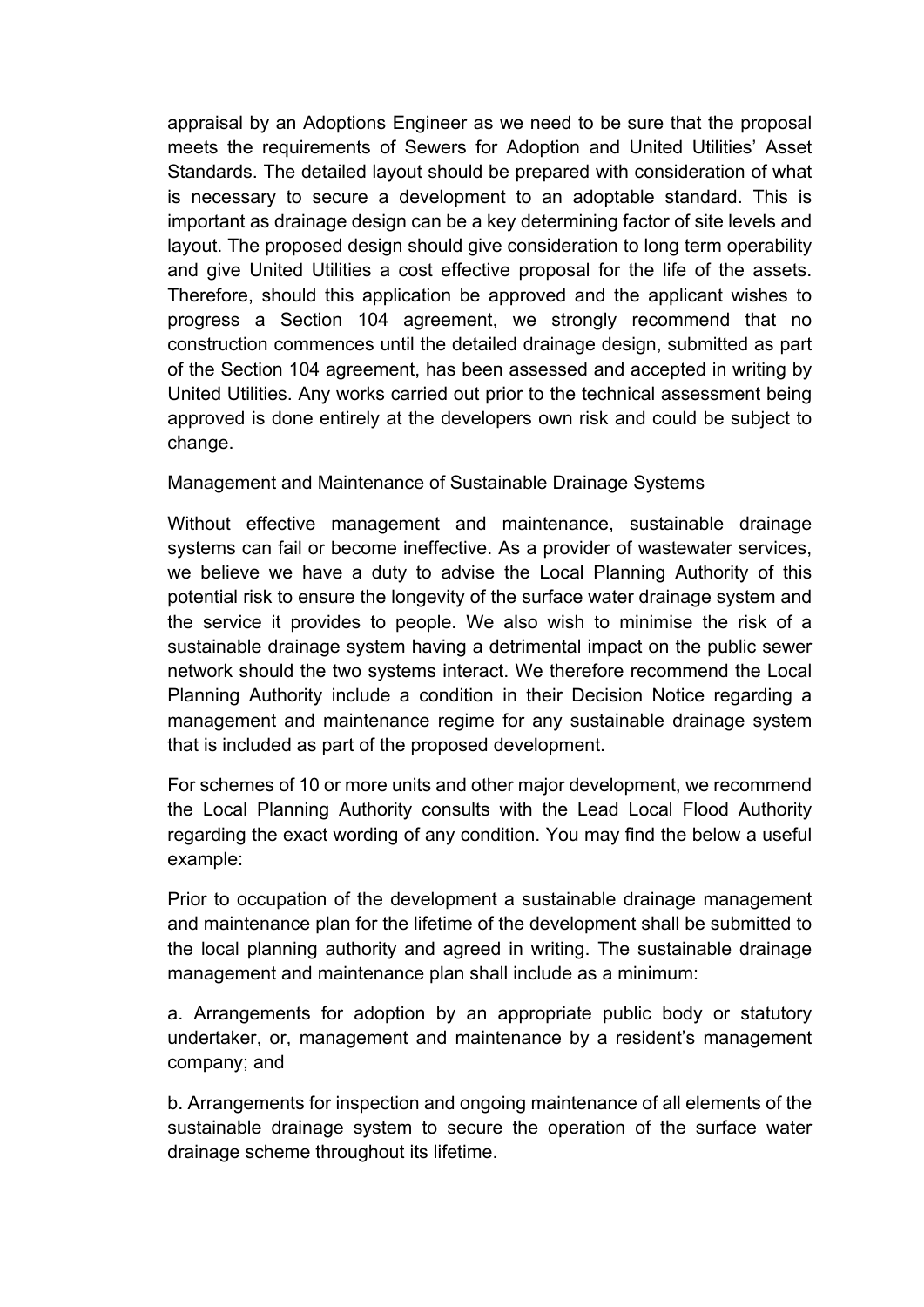The development shall subsequently be completed, maintained and managed in accordance with the approved plan.

Reason: To ensure that management arrangements are in place for the sustainable drainage system in order to manage the risk of flooding and pollution during the lifetime of the development.

Please note United Utilities cannot provide comment on the management and maintenance of an asset that is owned by a third party management and maintenance company. We would not be involved in the discharge of the management and maintenance condition in these circumstances.

## Water Supply

If the applicant intends to obtain a water supply from United Utilities for the proposed development, we strongly recommend they engage with us at the earliest opportunity. If reinforcement of the water network is required to meet the demand, this could be a significant project and the design and construction period should be accounted for.

To discuss a potential water supply or any of the water comments detailed above, the applicant can contact the team at DeveloperServicesWater@uuplc.co.uk.

Please note, all internal pipework must comply with current Water Supply (water fittings) Regulations 1999.

United Utilities' Property, Assets and Infrastructure

Where United Utilities' assets exist, the level of cover to the water mains and public sewers must not be compromised either during or after construction.

For advice regarding protection of United Utilities assets, the applicant should contact the teams as follows:

Water assets – DeveloperServicesWater@uuplc.co.uk

Wastewater assets – WastewaterDeveloperServices@uuplc.co.uk

It is the applicant's responsibility to investigate the possibility of any United Utilities' assets potentially impacted by their proposals and to demonstrate the exact relationship between any United Utilities' assets and the proposed development.

A number of providers offer a paid for mapping service including United Utilities. To find out how to purchase a sewer and water plan from United Utilities, please visit the Property Searches website; https://www.unitedutilities.com/propertysearches/